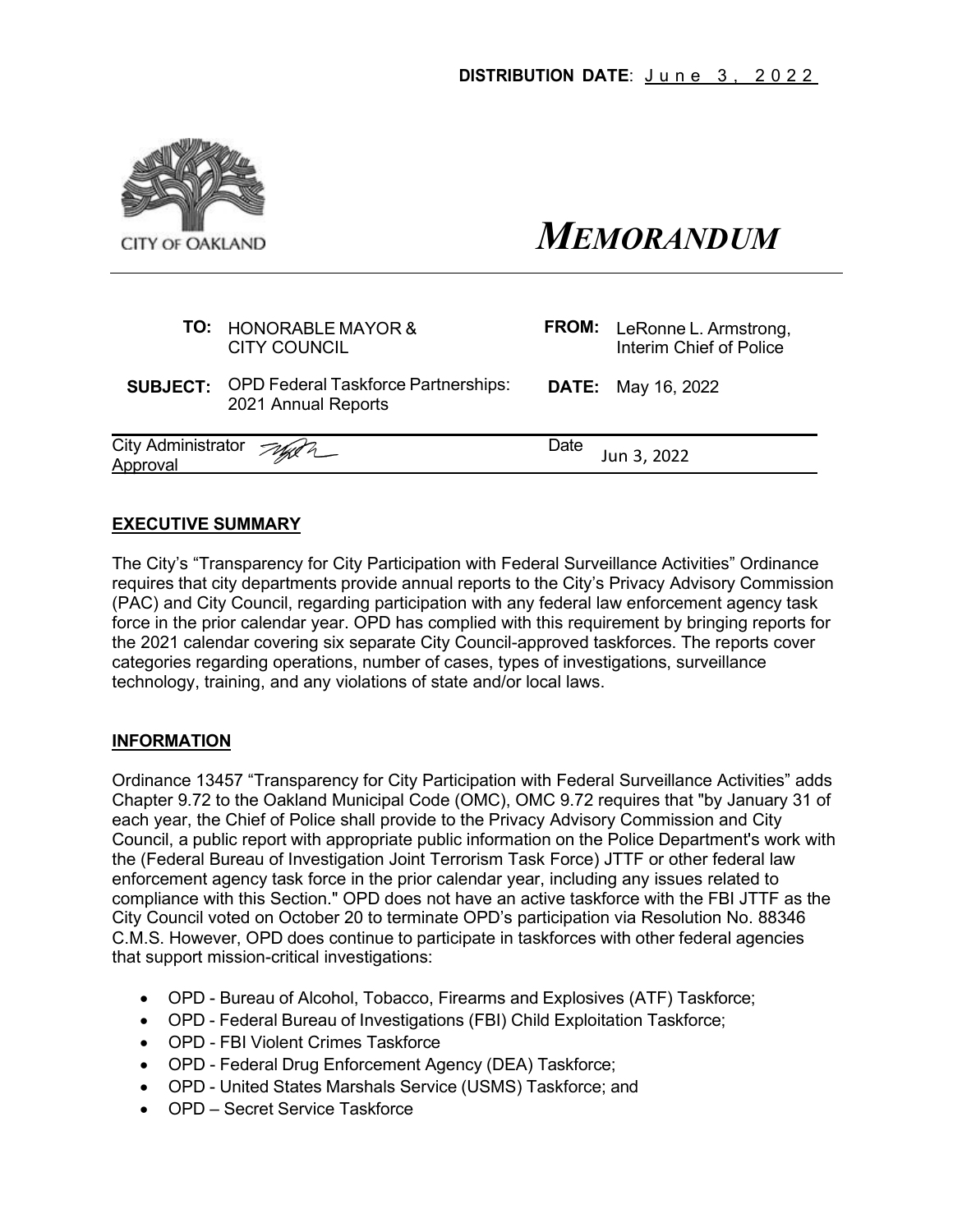Each of these taskforces are based on memorandums of agreements (MOA) or Memorandums of Understanding (MOU) which in turn are authorized by City Council-adopted resolutions. The report accompanying Ordinance 13457 presentation to City Council on October 3, 2017, explains that:

*"The intention of the annual reporting requirement is to provide the City Council, the Privacy Commission and the public at large enough information about the activities of OPD officers operating under federal partnerships to know that Oakland and California policing standards are not being violated by those OPD officers. California state law and OPD policy prohibit OPD officers from engaging in profiling-based policing, defined as "consideration of, or reliance on, actual or perceived race, color, ethnicity, national origin, age, religion, gender identity or expression, sexual orientation, or mental or physical disability."*

*"The purpose of the annual report is to disclose sufficient information about OPD officer activities so that the City may conclude that Oakland's officers are fulfilling their duties in accordance with state and local law."*

*Attachment A* to this memorandum includes each of the 2021 Annual Reports for these six federal taskforces. The Reports provide the following categories of information:

- Staffing: Number of OPD officers assigned to the taskforce, hours worked, and funding sources.
- Other Resources Provided: Communication equipment, Surveillance equipment, clerical/administrative staff hours, and related funding sources.
- Cases: Number of cases ATF Task Force Officer was assigned to, Number of "duty to warn" cases, General types of cases, Number of times the agency asked OPD to perform/OPD declined to perform, and reason for OPD declination (e.g. insufficient resources, local/state law).
- Operations: Use of undercover officers, instances where OPD Task Force officer managed informants, cases involving informants, Number of requests from outside agencies (e.g., ICE) for records or data of OPD, number of data request denials, and whether the Task Force Officer was involved in any cases where USPER (U.S. person status) information was collected.
- Training and Compliance: Description of training, Date of last training update, training audit, and Frequency with which Task Force Officer briefs OPD supervisor on cases.
- Actual and Potential Violations of Local/State Law: Number of actual violations, Number of potential violations, Actions taken to address actual or potential violations, and Recommendations by OPD to address prevention of future violations.
- Suspicious Activity Reports (SARs) and Northern California Regional Intelligence Center (NCRIC) Information.
- Command Structure for OPD Task Force Officer.

The annual reports were first presented to the April 7, 2022 PAC meeting<sup>1</sup>. PAC Commissioners raised two specific concerns at this initial meeting: 1) provide more information about any specific surveillance equipment used with taskforce investigations and provide specific

<sup>1</sup> Technically, only the ATF, DEA, and USMS reports were published for the meeting although staff provided all six reports.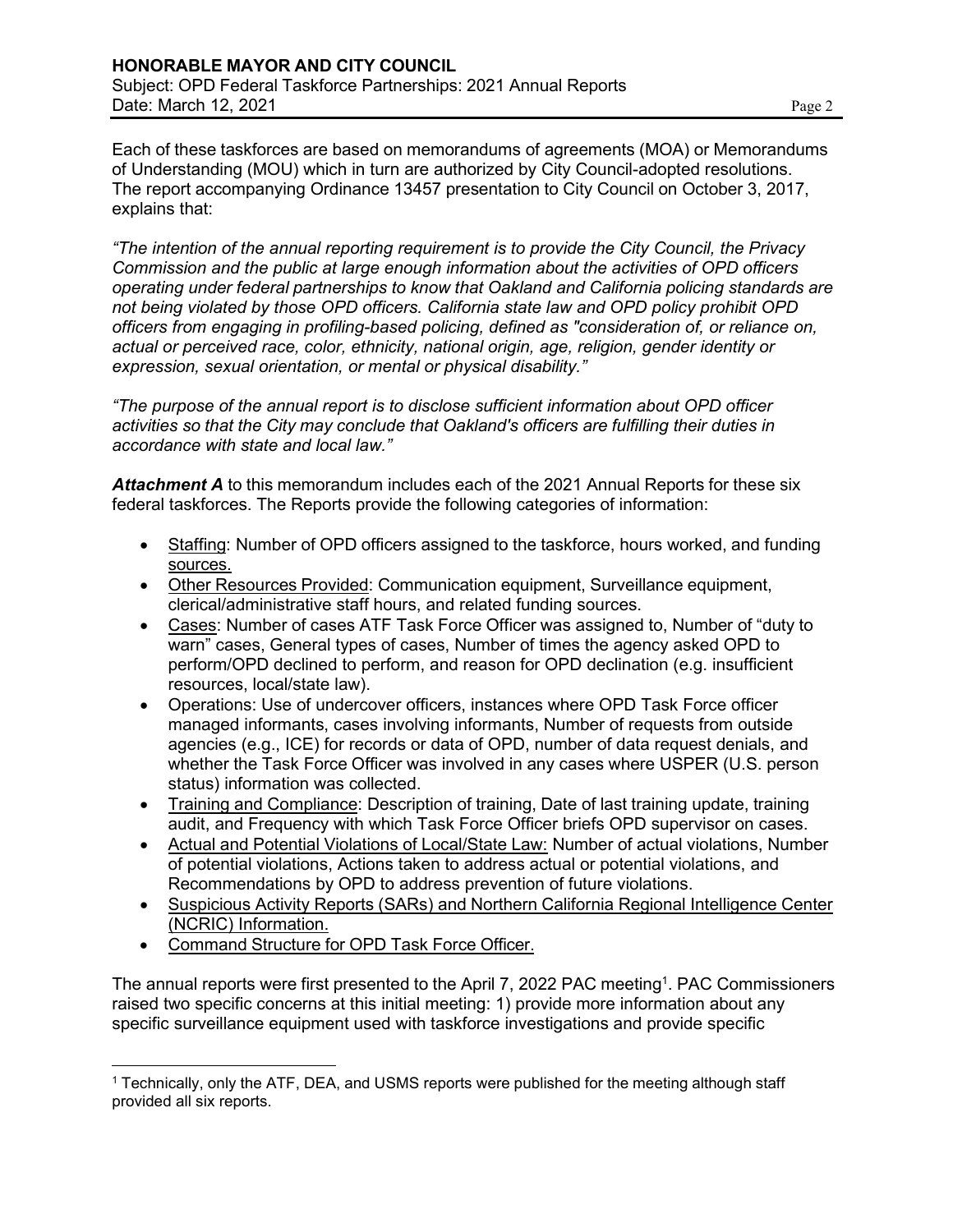information about how the technology(s) was used in conjunction with investigations; and 2) provide more detail about "Actual and Potential Violations of Local/State Law," a reporting category that has been requested by the PAC for report inclusion over the last several years. The initial reports explain how OPD is limited in what information may be provided based on state law.

Staff revised the attached 2021 Federal Taskforce Annual Reports in the two areas requested by the PAC. The attached reports provide more specific information about surveillance technology used as part of investigations, and each report now states the revised language, which was developed in consultation with the Office of the City Attorney, under the "Actual and Potential Violations of Local/State Law" section: "*Number of actual violations: there were zero reportable potential or actual violations of law or policy during the reporting period."*

*The PAC voted unanimously at the May 7, 2022 meeting to recommend these reports be forward to the City Council.*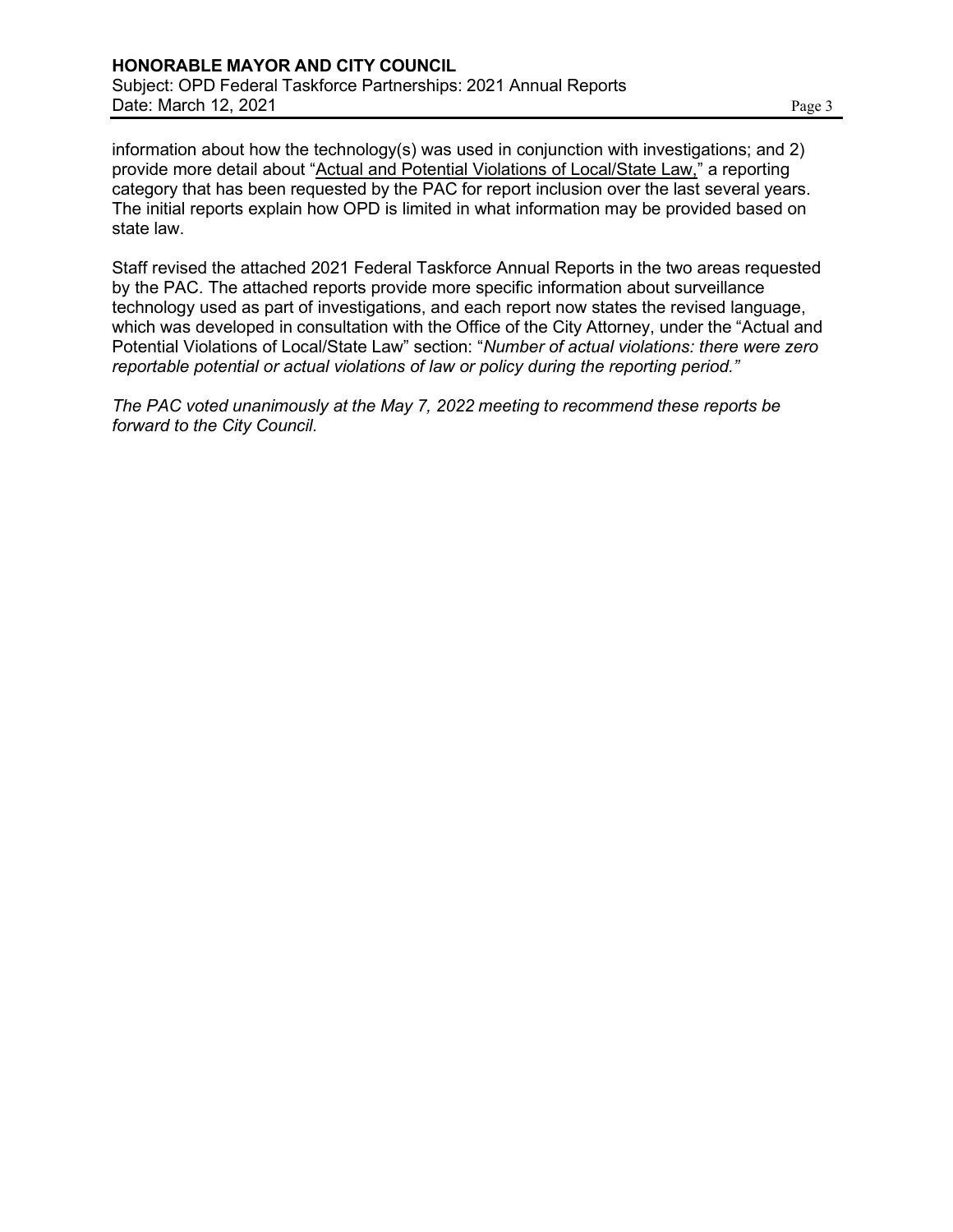Date: March 12, 2021 Page 4

For questions regarding this report, please contact Roland Holmgren, Captain at [rholmgren@oaklandca.gov.](mailto:rholmgren@oaklandca.gov)

Respectfully submitted,

fon

LeRonne Armstrong Chief of Police Oakland Police Department

Reviewed by: Drennon Lindsey, Deputy Chief Bureau of Investigations

Roland Holmgren, Captain OPD, Violent Crimes Operations Center

David Elzey, Captain OPD, Criminal Investigations Division

Tracey Jones, Police Services Manager OPD, Research and Planning Section

Prepared by: Bruce Stoffmacher, Legislation & Privacy Manager OPD, Research and Planning Section

Attachments *(1*) *A*: OPD 2021 Federal Taskforce Annual Reports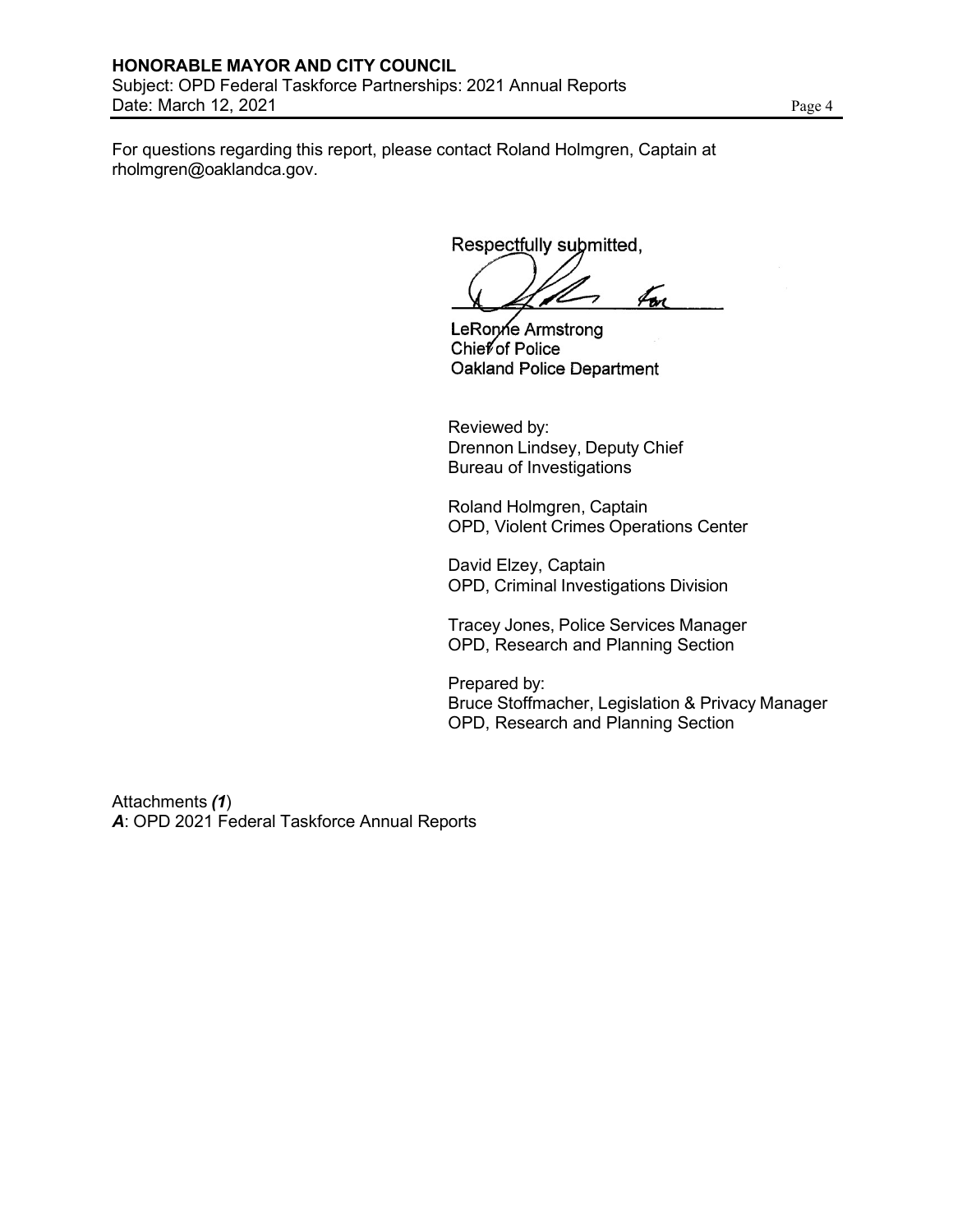*Attachment A*



# **OAKLAND POLICE DEPARTMENT Alcohol Tobacco and Firearms (ATF) 2021 Annual Report**

## **OPD ATF Taskforce**

The OPD ATF Taskforce supports firearm related investigations. The firearm investigations are often associated with Crime Guns identified through the National Integrated Ballistic Information Network (NIBIN), unserialized firearms (Ghost Guns), Convicted Felons in possession of firearms and the tracing or tracking of firearms through E-Trace. The Taskforce also provides OPD CID with access to forensic resources to support investigations involving gun violence in Oakland. The Taskforce also provides resources to the OPD Crime Gun Intelligence Center (CGIC). OPD CGIC utilizes the National Integrated Ballistic Information Network (NIBIN), which provides crucial intelligence about firearms related crimes committed in Oakland and the San Francisco Bay Area. ATF Special Agents and OPD Taskforce Officer/s frequently respond to assist several Bay Area Law Enforcement Agencies and the Oakland Police Department to conduct investigations of individuals or groups who victimize Oakland residents. The Taskforce also supports the Ceasefire program in the adoption of State firearm cases involving repeated violent Felons identified through Ceasefire.

#### **Staffing**

- **1. Number of full and part time OPD officers assigned to ATF Task Force:** One parttime Officer. One full-time NIBIN analyst is currently assigned to OPD to assist with analytical data related to NIBIN Investigations.
- **2. Number of hours worked as ATF Task Force Officer**: Regular 40 hours per week. However, the current task force officer is often assigned to other OPD operations based on OPD needs and priorities and whether or not there are active investigations.
- **3. Funding source for ATF Task Force Officer salary**: OPD Budget funded by OPD General Purpose Fund. Overtime related to ATF OPD Taskforce investigations are funded by the ATF.

#### **Other Resources Provided**

- 1. **Communication equipment:** ATF handheld radio, cellular phone & laptop computer.
- **2. Surveillance equipment:** ATF owns and installs utility pole cameras which are utilized in some cases. A court order w/ judicial approval is required prior to any installation.
- **3. Clerical/administrative staff hours:** NIBIN Analyst: Regular 40 hours per week.
- 4. **Funding sources for all the above:** ATF Budget.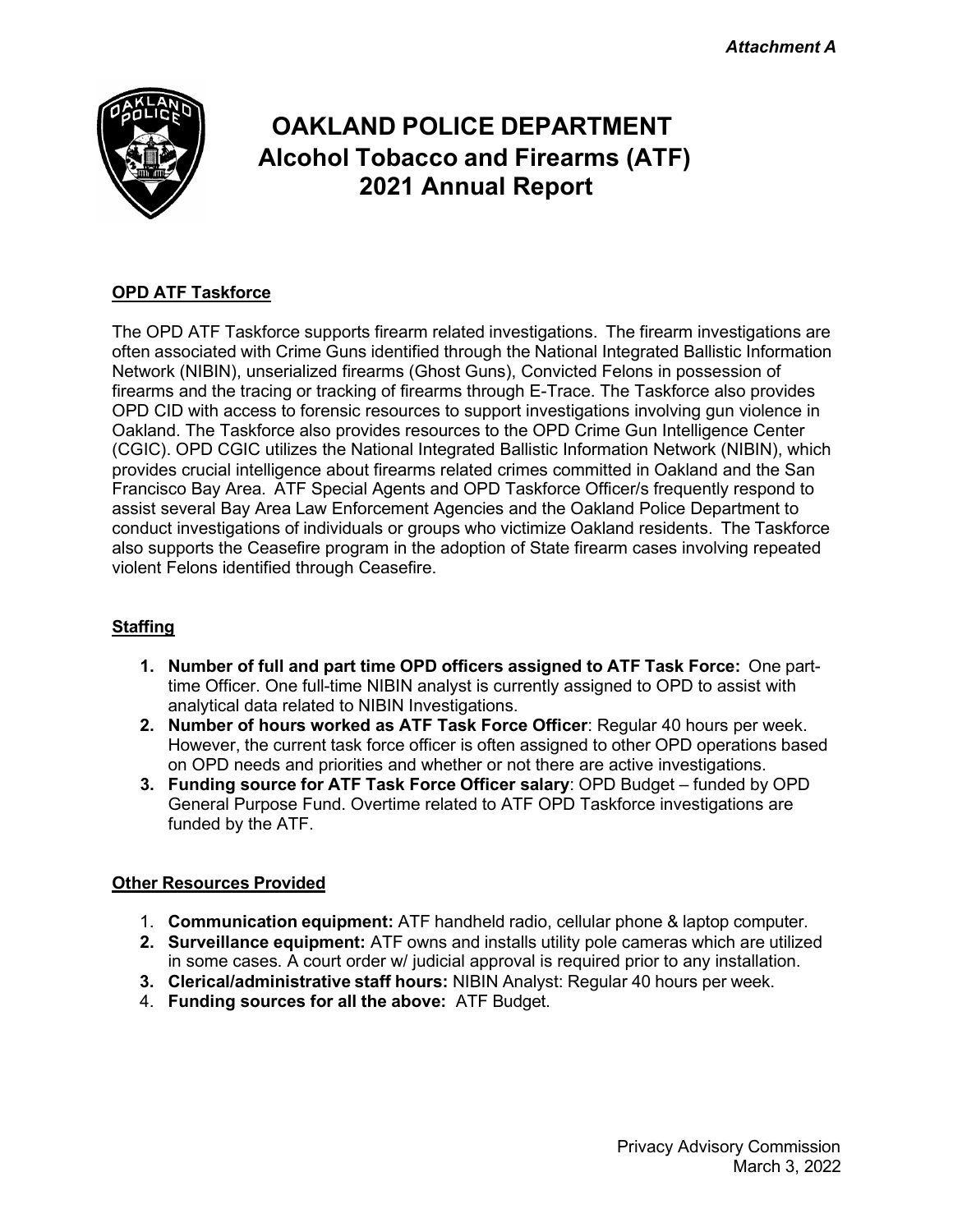#### **Cases**

- **1. Number of cases ATF Task Force Officer was assigned to:** Eleven a breakdown of these cases provided below:
	- a) Oakland gang member arrested by Ceasefire units with a firearm following his presence at an Oakland shooting. ATF investigation into the suspect led to a federal search warrant at his residence in Las Vegas, NV where numerous firearms and evidence of firearms trafficking were recovered. Defendant has plead guilty in federal court.
	- b) Investigation into Oakland gang member trafficking firearms from Texas to Oakland. A federal search warrant at his residence in San Leandro, CA as well as seizure of packages sent by the suspect from Texas led to the recovery of firearms, ammunition, and promethazine syrup which may have been stolen from a pharmacy.
	- c) ATF agents traveled to Houston, TX to obtain a federal indictment for firearms possession on a suspect in an Oakland marijuana dispensary homicide.
	- d) Investigation into Oakland gang members suspected to be involved in OHAPD shooting resulting in the injury of a juvenile. Federal search warrant at one residence led to the recovery of multiple firearms. Defendant was charged in federal court, case pending. A second related subject was identified as being involved in a Livermore armed robbery as well as a Florida home invasion. State search warrants at an Oakland and Antioch residence resulted in evidence of the crimes. Defendant was arrested for PC211 and pending charges in Florida.
	- e) Federal adoption of CHP firearm case led to a federal charge against an Oakland gang member. ATF arrested the suspect at his residence in Antioch where he attempted to flee by ramming law enforcement vehicles and was arrested with a loaded firearm on his person.
	- f) Investigation into a gang related homicide in Oakland. One of the involved parties was identified as an Oakland gang member who returned fire during the incident. The defendant is pending federal charges.
	- g) ATF investigators assisted OPD homicide with the fire-bombing of a residence which resulted in the death of two people, including a juvenile. Investigation is ongoing.
	- h) ATF investigators are assisting CHP with a freeway shooting in Oakland resulting in the death of a juvenile. DNA recovered by ATF lab on fired cartridge cases indicates previously theorized San Francisco gang conflict. Investigation is ongoing.
	- i) ATF provided lab assistance for the shooting of retired OPD Captain. DNA recovered by ATF lab on fired cartridge cases matched to one of the suspects. Investigation by ATF in Reno, NV led to evidence of a second suspect with the registered owner of the vehicle used during the shooting.
	- j) ATF provided lab assistance for the shooting of a retired law enforcement officer in Oakland. Investigation is ongoing.
	- k) ATF agents are currently reviewing all OPD firearm arrests for possible federal prosecution.
- **2. Number of "duty to warn" cases:** None
- **3. General types of cases:** Firearms investigations, NIBIN/CGIC investigations and Federally adopted State firearm cases.
- **4. Number of times the ATF asked OPD to perform/OPD declined to perform:** None.
	- **a. Reason for OPD declination (e.g. insufficient resources, local/state law):** N/A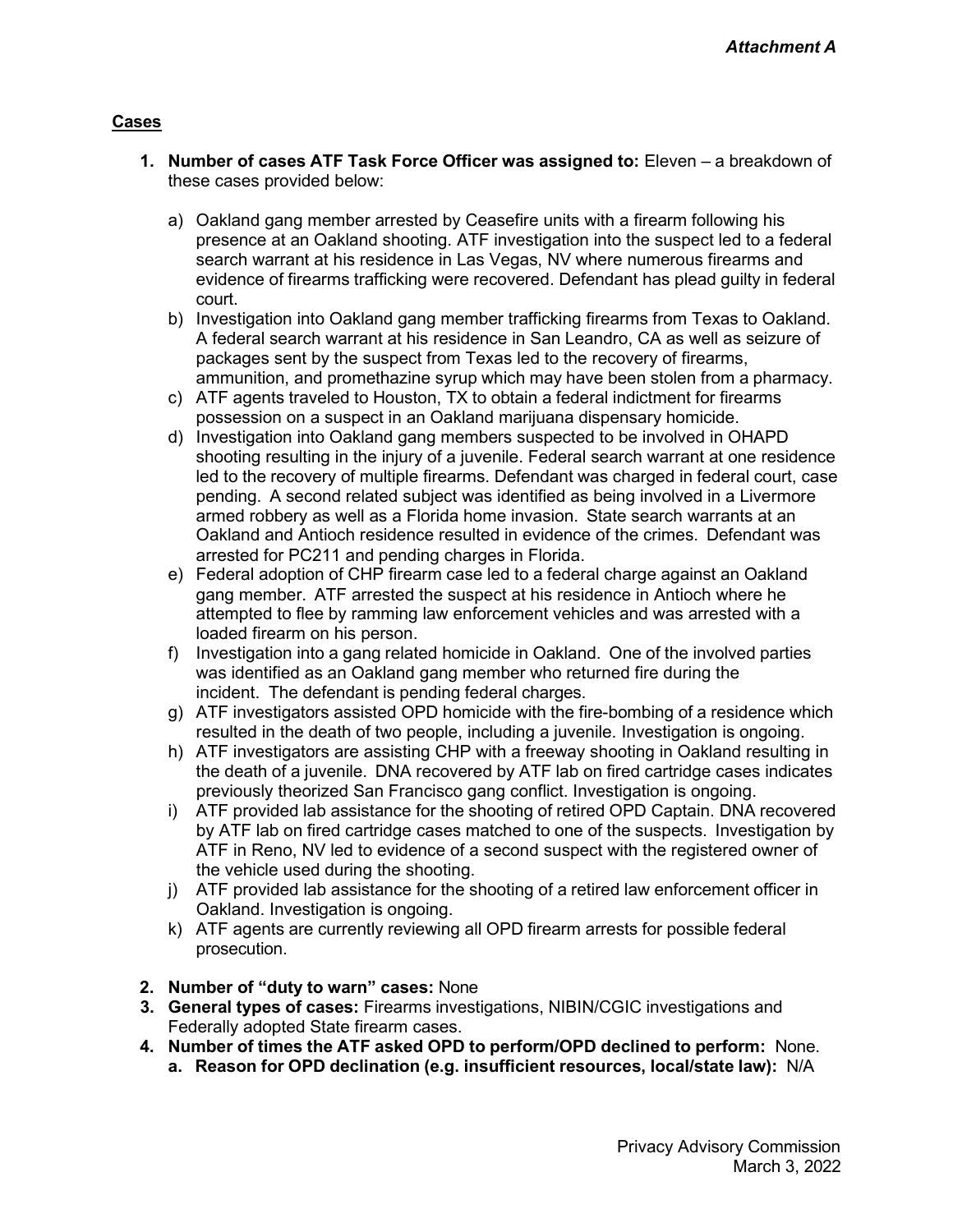**Note: When criteria is met for federal charging, consideration is provided to ATF through task force or officer.**

#### **Operations**

- 1. **Number of times use of undercover officers were approved:** 0
- **2. Number of instances where OPD Task Force officer managed informants:** 0
- **3. Number of cases involving informants that ATF Task Force Officer worked on:** All cases except adopted cases.
- **4. Number of requests from outside agencies (e.g. ICE) for records or data of OPD:** None.
	- **a. Number of such requests that were denied:** N/A
	- **b. Reason for denial:** N/A
- **5. Whether ATF Task Force Officer was involved in any cases where USPER (U.S. person status) information was collected:** No.

#### **Training and Compliance**

- **1. Description of training given to ATF Task Force Officer by OPD to ensure compliance with Oakland and California law:** The OPD officer assigned to the ATF Task Force follows all OPD policies and has received several trainings, including but not limited to: continual professional training, Procedural Justice Training and annual firearms training. The officer has also reviewed all provisions of the ATF Task Force MOU.
- **2. Date of last training update:** Continuous Professional Training, June 2021
- **3. Frequency with which ATF Task Force Officer briefs OPD supervisor on cases:** Weekly

#### **Actual and Potential Violations of Local/State Law**

- **1. Number of actual violations:** there were zero reportable potential or actual violations of law or policy during the reporting period OPD will provide information on violations that are subject to release under California's Public Records Act (the "PRA"), Government Code section 6254. Release of any of violations not covered by the PRA, however, would violate California law (832.7), as there is only one officer assigned to this task force —
- **2. Number of potential violations:** Same answer as above.
- **3. Actions taken to address actual or potential violations:** The officer follows OPD policies. OPD leadership consults with the Office of the City Attorney to ensure that all policies conform to State and Federal laws.
- **4. Recommendations by OPD to address prevention of future violations:** OPD will continue to consult with the Office of the City Attorney to ensure that personnel continue to follow federal, state, and local laws and policies. Going forward, they will consult on a biannual basis. OPD will also consult with the Privacy Advisory Commission about any proposed changes.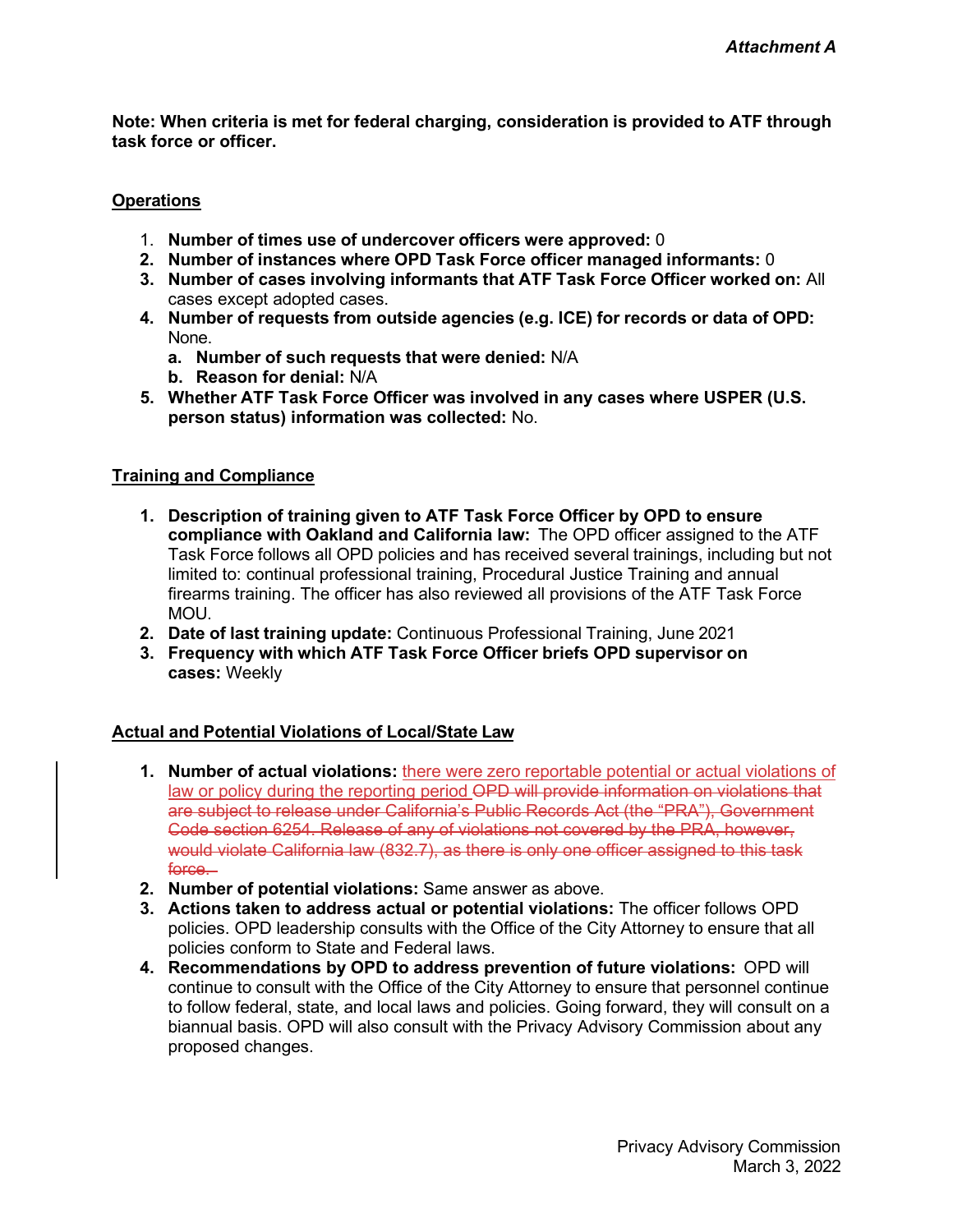#### **Suspicious Activity Reports (SARs) and Northern California Regional Intelligence Center (NCRIC)**

- **1. Whether OPD Task Force Officer submits SARs to NCRIC:** No
- **2. Whether OPD officer receives SAR information:** No

- **1. Reports to whom at ATF?** Resident Agent in Charge (RAC) Tommy Ho.
- **2. Reports to whom at OPD?** Sergeant Steve Valle and Lieutenant Robert Rosin.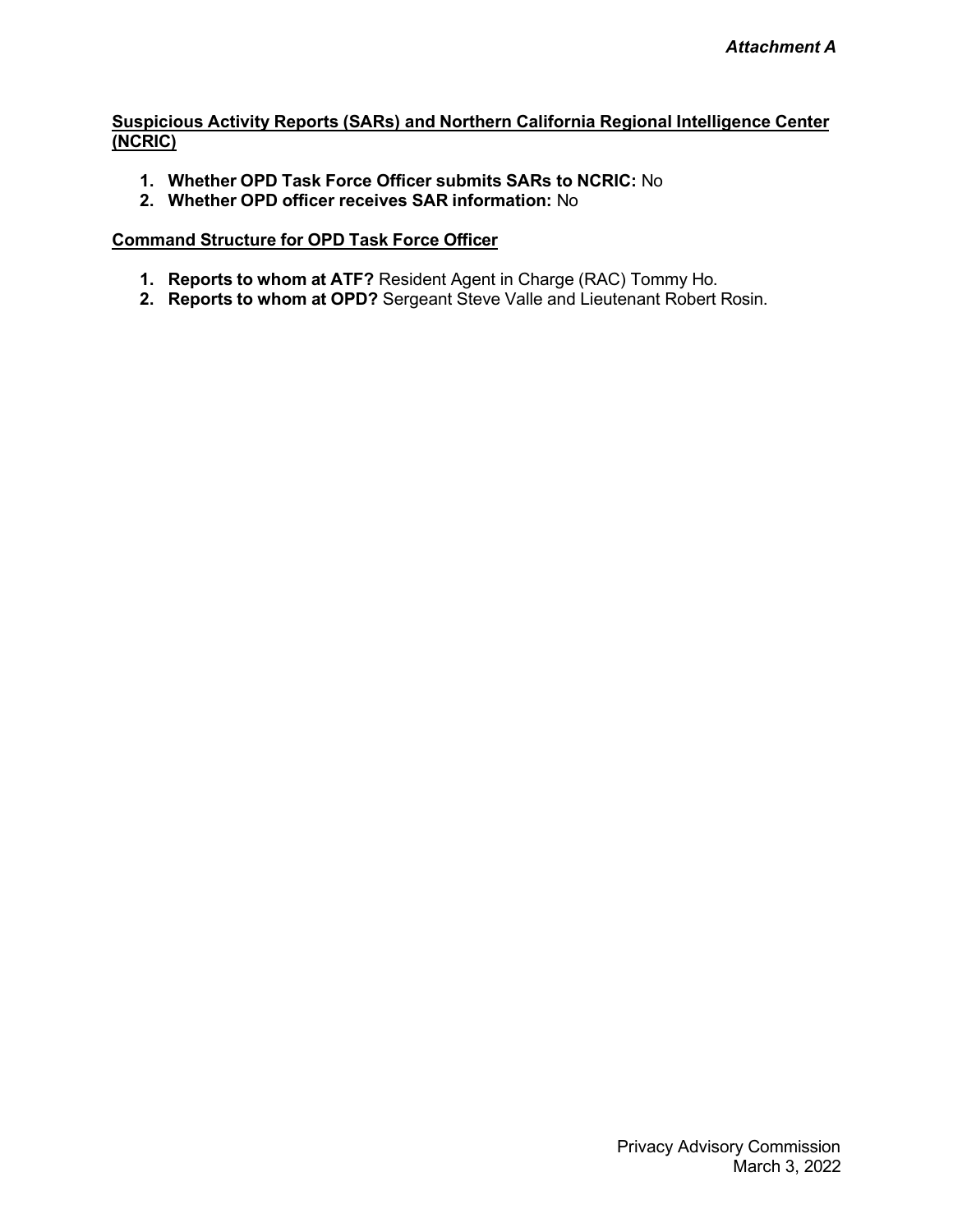*Attachment A*



# **OAKLAND POLICE DEPARTMENT Drug Enforcement Agency (DEA) Task Force 2021 Annual Report**

### **OPD DEA Taskforce**

The DEA State and Local Task Force combines federal leverage and the specialists available to the DEA with state and local officers' investigative talents and detailed knowledge of their jurisdiction to lead drug law enforcement investigations. The DEA shares resources with state and local officers, thereby increasing the investigative possibilities available to all. Participation in DEA Task Forces also allows the DEA to pay for the overtime and investigative expenses of participating police agencies.

#### **Staffing**

- **1. Number of full and part time Oakland Police Department (OPD officers assigned to DEA Task Force:** One full-time officer
- **2. Number of hours worked as DEA Task Force Officer**: Regular 40 hours per week.
- **3. Funding source for DEA Task Force Officer salary**: OPD Budget

#### **Other Resources Provided**

- 1. **Communication equipment:** OPD handheld radio, cellular phone
- **2. Surveillance equipment**: GPS Tracker, Wiretap Intercept Equipment (always in possession and managed by DEA), None.
- **3. Clerical/administrative staff hours:** None
- 4. **Funding sources for all the above:** OPD Budget

#### **Cases**

**1. Number of cases DEA Task Force Officer was assigned to:** – case detail breakdown:

The goal of the Taskforce is to conduct targeted investigations into specific drug trafficking organizations (DTO) and the individuals within the DTOs who are engaged in high level narcotics distribution and trafficking. By conducting these longer federal investigations, the Taskforce is able to ensure entire DTO's are dismantled. Confronting and weakening DTOs closes off specific avenues in which drugs flow into the community. The Taskforce focuses primarily on heroin, methamphetamine, fentanyl, and cocaine trafficking; the Taskforce does not conduct any marijuana investigations.

Below is a summary of the cases worked on in 2021: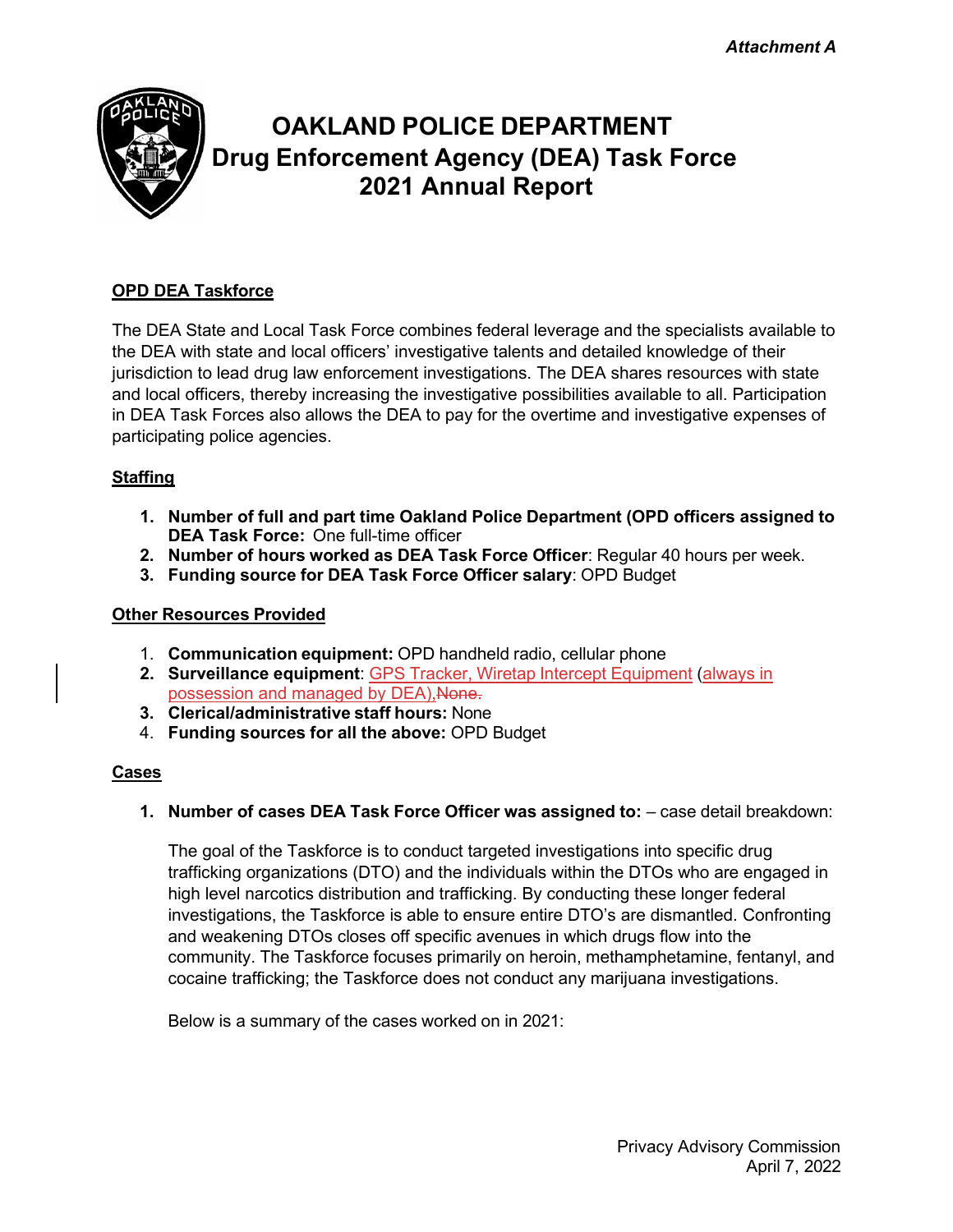#### **Oakland RO TFG / BB-21-0016**

This is an active investigation into the crystal methamphetamine and counterfeit fentanyl pill drug trafficking organization (DTO) operating in and around the Greater Bay Area. The organization was responsible for transporting and trafficking crystal methamphetamine and "M30" fentanyl pills from Mexico into the U.S. from the southern California port of entry. The Oakland Task Force Group to date has arrested seven targets, seized \$293,845 in drug proceeds, approximately 10,000 "M30" fentanyl pills, a half kilogram of cocaine, approximately 30 pounds of crystal methamphetamine, and three firearms.

The main target of this investigation was responsible for supplying multiple pound quantities to a distributor who was identified as a member of the violent West Bully 223 street gang, operating in the East Bay area. This investigation was able to thwart the continued growth of the West Bully 223 street gang into a major crystal methamphetamine distributor in the East Bay area. The investigation into other criminal associates and co-conspirators is ongoing.

#### **Oakland RO TFG / BB-21-0056 /**

On August 12, 2021, agents from the DEA Oakland Resident Office (ORO) High Intensity Drug Trafficking Area (HIDTA) Task Force Group (TFG), along with the Oakland Alcohol, Tobacco, Firearms, and Explosives (ATF), United States Postal Inspection Service (USPIS), Concord Police Department (CPD), OPD, and the Alameda County Sheriff's Office (ACSO), arrested three suspects. Theses suspects were part of a firearms trafficking organization that was responsible for distributing firearms to violent drug trafficking organizations and known gang members throughout the Bay Area as well as other parts of the United States. As a result of the takedown, agents seized machine guns, privately made firearms (PMFs), silencers, firearms classified as assault weapons/rifles under California State Law, approximately over a thousand rounds of ammunition, high-capacity magazines, unfinished firearm receivers/frames. In total 55 firearms were seized. During the investigation, law enforcement conducted multiple undercover buys resulting in the purchase of 13 firearms and 17 Glock conversion switches, collectively. The undercover purchases netted commercial factory firearms as well as privately made firearms (PMFs), commonly referred to as "ghost guns." In July of 2021, DEA ORO TFG and ATF, utilized an undercover agent to purchase "M30" fentanyl pills from REMBERT in Concord, CA. Agents later identified the source of supply for those pills, and the investigation into this suspect continues.

#### **Oakland RO TFG/BB-21-0041 /Fentanyl Overdose Death Investigation**

On December 5, 2020, the DEA Oakland Resident Office (ORO) Task Force Group (TFG), in partnership with the United States Attorney's Office (USAO), and their state and local partners, executed the federal arrest warrant of an individual involved in the distribution of fentanyl resulting in death.

This was a six-month long investigation into the Oxycodone and fentanyl drug trafficking activities of the individual. This was a multi-agency investigation. Throughout this investigation, DEA ORO TFG conducted numerous surveillances, interviews, and search warrants to arrest the individual involved. DEA ORO TFG investigators were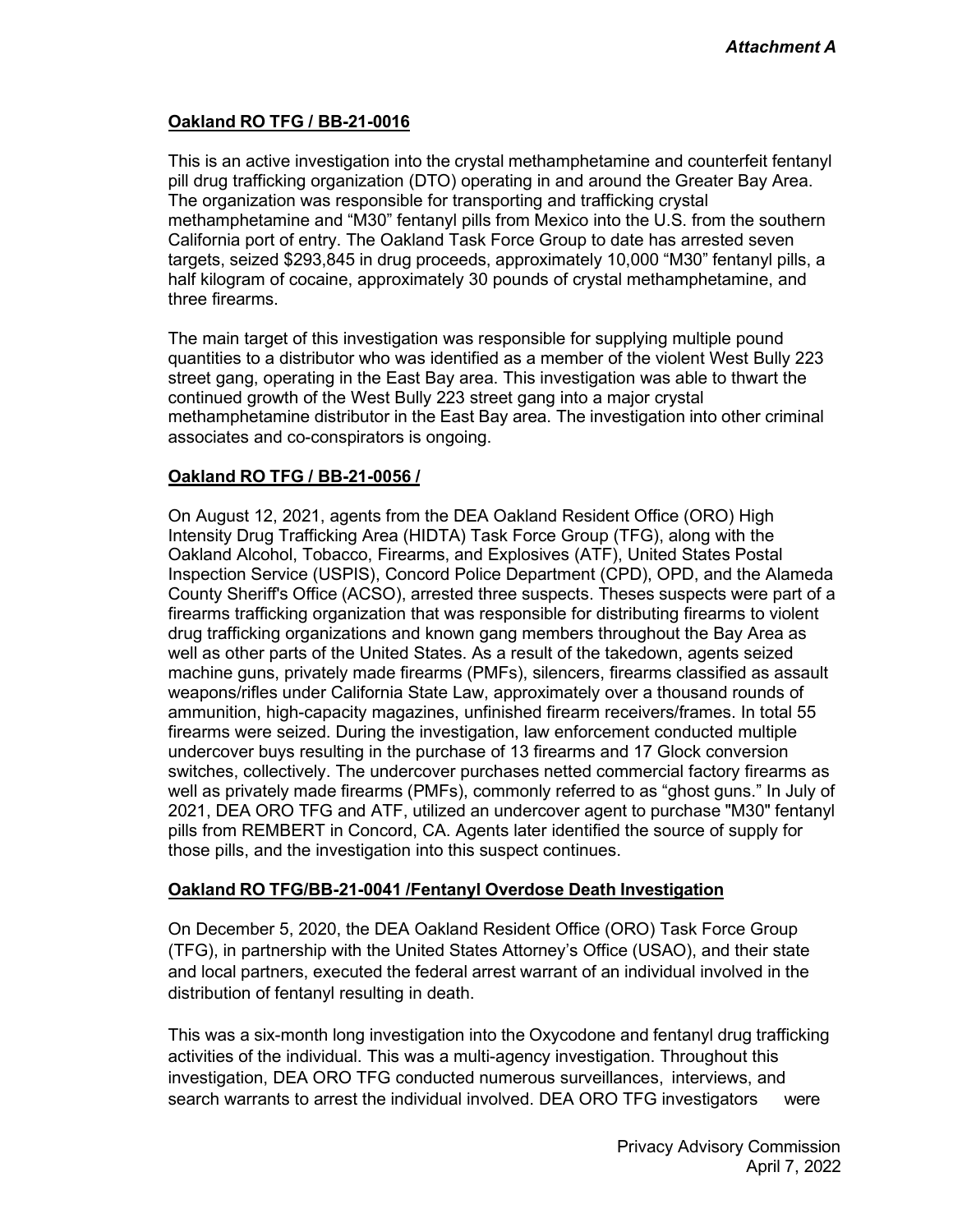also able to utilize technology to identify the individual as the drug trafficker who provided the lethal fentanyl to the overdose victim. Through partnering with their state and local counterparts, DEA ORO TFG was able to link the individual to multiple fentanyl related overdoses. The individual's fatal drug trafficking activities has him facing a mandatory minimum sentence of twenty years in federal prison.

#### **OAKLAND RO TFG/ BB-21-0030**

In December of, 2020, the DEA Oakland RO TFG initiated an investigation into the drug trafficking activities of an identified suspect. DEA ORO TFG investigators corroborated intelligence derived from a confidential source (CS) that the suspect was a multi-pound methamphetamine trafficker with ties to Los Angeles and Mexican based drug traffickers. The CS was able to identify locations, vehicles, and methods of operation for the suspect's drug trafficking organization (DTO), which is based in Oakland, CA.

On February 26, 2021, DEA ORO TFG, investigators learned from their CS that the suspect would be traveling to southern California to gain more supply of methamphetamine. OAK-TF-1 investigators then coordinated with California Highway Patrol (CHP) to conduct a traffic stop of the suspect once the vehicle entered the Northern District of California. DEA ORO TFG investigators utilized physical and electronic surveillance on the suspect while on Interstate 5 and 580. Once the suspect entered Alameda County, CHP initiated the stop. As a result of the traffic, CHP discovered 133 pounds of crystal methamphetamine in the suspect's vehicle ready for immediate distribution. The suspect was arrested and charged with federal drug trafficking violations by the United States Attorney's Office (USAO) in the Northern District of California.

#### **Oakland RO TFG / BB-21-0026**

In late 2020, the FBI Contra Costa County Safe Streets Task Force (CCCSSTF), DEA RO TFG, and the Concord Police Department (CPD) initiated an Organized Crime Drug Enforcement Task Force (OCDEFT) investigation "Operation Snow Storm" into a Honduran Drug Trafficking Organization (DTO) that distributes large quantities of fentanyl throughout the San Francisco Bay Area. The investigation revealed that several criminal street gang members in Contra Costa County were getting supplied large quantities of fentanyl by the Honduran DTO. A CPD confidential informant identified a high-level member of the DTO. In February 2021, agents learned that the suspect was previously intercepted on a DEA Oakland RO Enforcement Group Title III (T-III) wiretap investigation. In mid-February, DEA ORO TFG, in conjunction with FBI CCCSSTF conducted a buy walk operation with the suspect and purchased approximately a quarter pound of fentanyl. As a result of the aforementioned purchase, law enforcement applied for and received authorization for a federal T-III on the suspect's telephone. During the interception period, law enforcement conducted surveillance and traffic enforcement stops on members of the DTO which resulted in four arrests and approximately one kilogram of fentanyl seized. On May 25, 2021, at the conclusion of the T-III interception period, law enforcement served search warrants at five locations. Approximately 19 kilograms of fentanyl, \$37,000 in US Currency, two handguns, and a rifle were seized during the search warrants. The suspect along with seven other criminal associates were arrested on federal drug charges.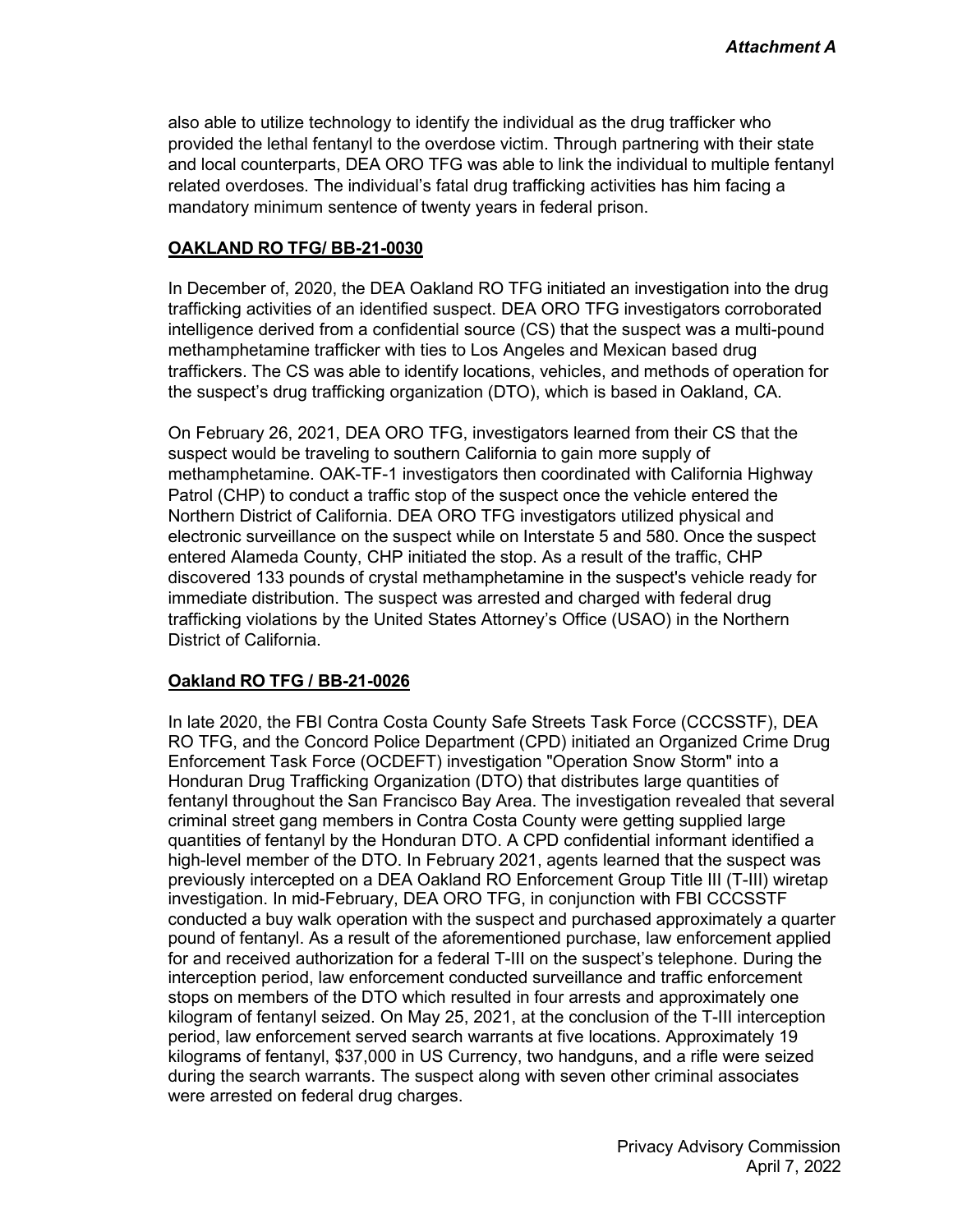### **Oakland RO TFG Airport Interdiction**

Oakland RO TFG have been working in conjunction with the Alameda County Sheriff's Office, Oakland International Airport Insider Threat Task Force. Oakland International Airport is a transit point for drug trafficking and bulk cash smuggling. To date, Oakland RO TFG have seized approximately \$900,000 in bulk currency suspected to be drug proceeds or utilized to facilitate drug trafficking.

- **2. Number of "duty to warn" cases:** None
- **3. General types of cases:** Narcotics investigations and money laundering investigations
- **4. Number of times the DEA asked OPD to perform/OPD declined to perform:** None **a. Reason for OPD declination (e.g. insufficient resources, local/state law):** N/A

#### **Operations**

- **1. Number of times OPD officers were involved in undercover investigations:** OPD personnel were assigned in plain clothes or undercover capacity to approximately six investigations.
- **2. Number of instances where OPD Task Force officer managed informants:** OPD TFO has three active informants
- **3. Number of informant-involved cases in which the OPD DEA Task Force Officer actively participated:** All
- **4. Number of requests from outside agencies (e.g. ICE) for records or data of OPD:** None
	- **a. Number of such requests that were denied:** N/A
	- **b. Reason for denial:** N/A
- **5. Whether DEA Task Force Officer was involved in any cases where USPER (U.S. person status) information was collected:** No

#### **Training and Compliance**

- **1. Description of training given to DEA Task Force Officer by OPD to ensure compliance with Oakland and California law:** The OPD officer assigned to the DEA Task Force follows all OPD policies and has received several police trainings, including but not limited to: continual professional training, Procedural Justice Training and annual firearms training. The officer has also reviewed all provisions of the DEA Task Force MOU.
- **2. Date of last training update:** Continuous professional training (CPT) in January, 2021
- **3. Frequency with which DEA Task Force Officer briefs OPD supervisor on cases:** Weekly

#### **Actual and Potential Violations of Local/State Law**

- **1. Number of actual violations:** there were zero reportable potential or actual violations of law or policy during the reporting period OPD will provide information on violations that are subject to release under California's Public Records Act (the "PRA"), Government Code section 6254. Release of any of violations not covered by the PRA, however, would violate California law (832.7), as there is only one officer assigned to this task force.
- **2. Number of potential violations:** Same answer as above.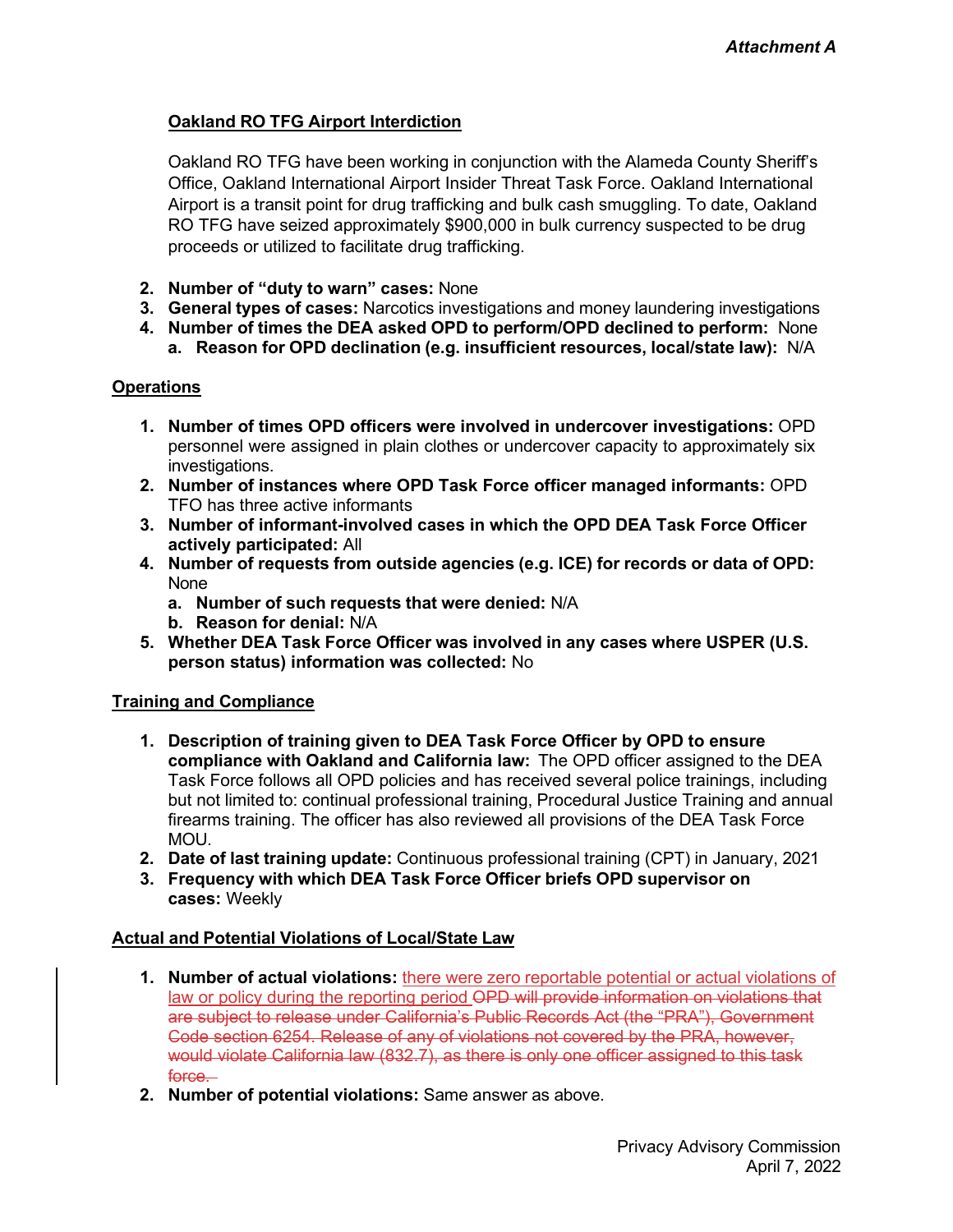- **3. Actions taken to address actual or potential violations:** The officer follows OPD policies, except where DEA policies are more restrictive. OPD leadership consults with the Office of the City Attorney to ensure that all policies conform with State and Federal laws. Going forward, OPD will consult with Office of the City Attorney on a biannual basis.
- **4. Recommendations by OPD to address prevention of future violations:** OPD will continue to consult with the Office of the City Attorney to ensure that personnel continue to follow federal, state, and local laws and policies. OPD will also consult with the Privacy Advisory Commission about any proposed changes.

#### **Suspicious Activity Reports (SARs) and Northern California Regional Intelligence Center (NCRIC)**

- **1. Whether OPD Task Force Officer submits SARs to NCRIC:** No.
- **2. Whether OPD officer receives SAR information:** No.

- **1. Reports to whom at DEA?** HIDTA Task Force Group Supervisor Marcelus Ross
- **2. Reports to whom at OPD?** Sergeant Valle and Lieutenant Nowak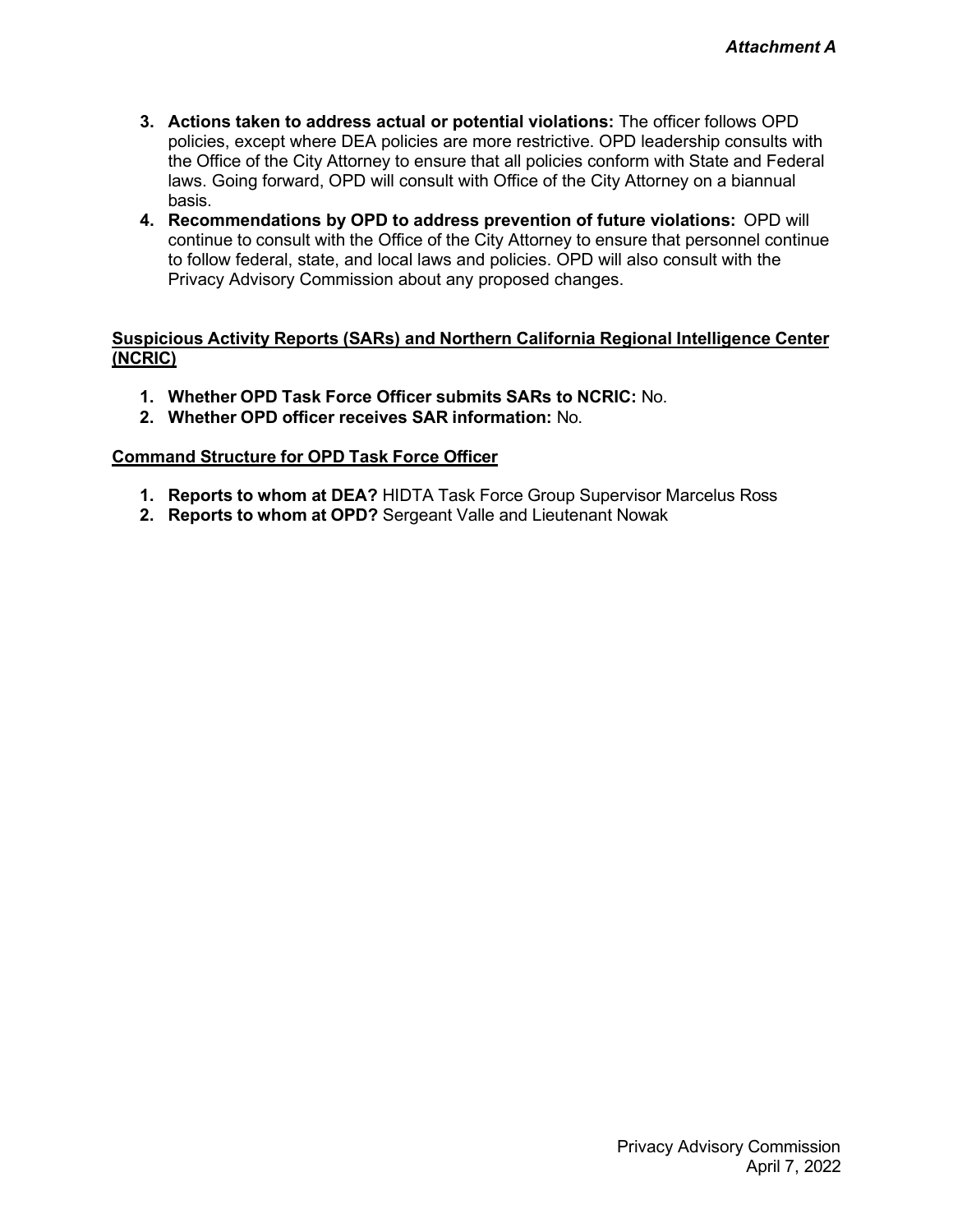

# **OAKLAND POLICE DEPARTMENT United States Marshals Service (USMS) 2021 Annual Report**

## **OPD USMS Taskforce**

The USMS is responsible for enforcing federal court orders and serves as the administrative custodian of all federal warrants until they are executed or dismissed. The USMS also manages warrant information, investigates fugitive matters and executes arrest warrants.

The U.S. Marshals have a long history of providing assistance and expertise to other law enforcement agencies in support of fugitive investigations. The USMS Task Forces does not conduct an independent investigation of possible criminal activity. The USMS only seeks to apprehend individuals with active arrest warrants issued for them related to crimes which have targeted local residents. These crimes include; murder, rape, child molestation, robberies, felony assaults and large scale fraud operations. USMS TFs work by leveraging local police intel as well as well as other data sources (e.g. database searches, open source social media inquiries, and interviews of associates/ and family members).

## **Staffing**

- **1. Number of full and part time OPD officers assigned to USMS Task Force:** One fulltime officer.
- **2. Number of hours worked as USMS Task Force Officer**: Regular 40 hours per week. However, the OPD officer sometimes is asked to assist with OPD operations. The work assignment of this officer is based on OPD needs and priorities and whether there are active investigations.
- **3. Funding source for USMS Task Force Officer salary**: OPD General Purpose Fund Budget.

#### **Other Resources Provided**

**Communication equipment:** OPD/USMS radio, cellular phone, laptop.

- **1. Surveillance equipment:** None.
- **2. Clerical/administrative staff hours:** None.
- 3. **Funding sources for all the above:** USMS Funds

#### **Cases**

**1. Number of cases USMS Task Force Officer was assigned to:** 73; a breakdown of fugitive apprehensions by originating crime type is provided below.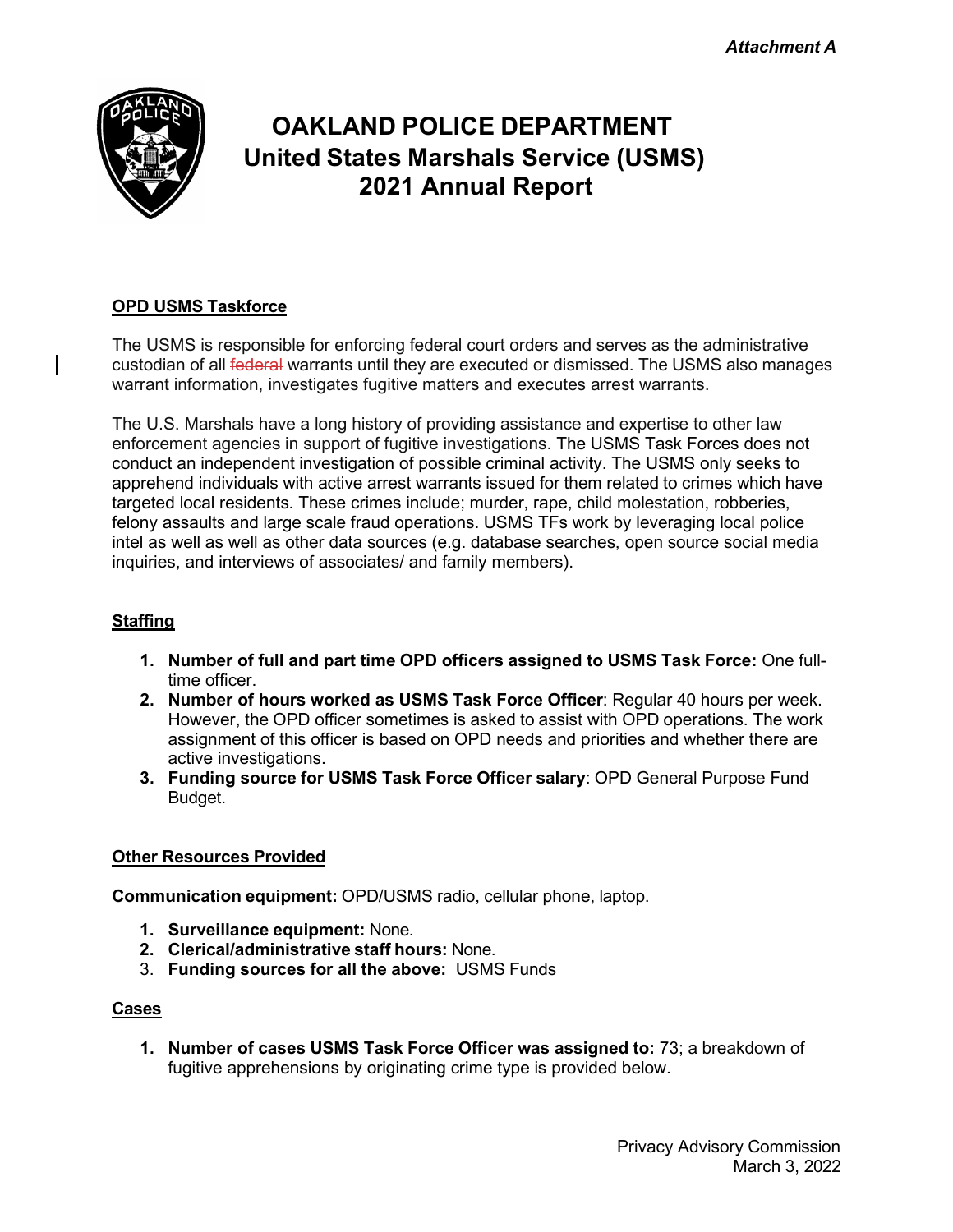| <b>Originating Crime Type Leading To Warrant</b>       | <b>Amount</b> |
|--------------------------------------------------------|---------------|
| Homicide                                               | 28            |
| Robbery                                                | 12            |
| Assault                                                | 4             |
| <b>Weapons Charges</b>                                 | 11            |
| <b>Burglary</b>                                        | 3             |
| Rape                                                   |               |
| <b>Aiding Escapee</b>                                  |               |
| <b>Molesting a Minor</b>                               | O             |
| Kidnapping                                             | 2             |
| Other (e.g. Hit and Run, PAL <sup>*</sup> , Probation) | 8             |
| <b>Total</b>                                           | 73            |

\*PAL=parolee at large

- **2. Number of "duty to warn" cases:** None
- **3. General types of cases:** Local, state, and federal criminal arrest warrants.
- **4. Number of times USMS asked OPD to perform/OPD declined to perform:** None **a. Reason for OPD declination (e.g. insufficient resources, local/state law):** N/A

#### **Operations**

- **1. Number of times OPD officers were involved in undercover investigations:** None.
- **2. Number of instances where OPD Task Force officer managed informants:** None.
- **3. Number of informant-involved cases in which the OPD USMS Task Force Officer actively participated:** None.
- **4. Number of requests from outside agencies (e.g. ICE) for records or data of OPD:** None.
	- **a. Number of such requests that were denied:** N/A
	- **b. Reason for denial:** N/A
- **5. Whether USMS Task Force Officer was involved in any cases where USPER (U.S. person status) information was collected:** No.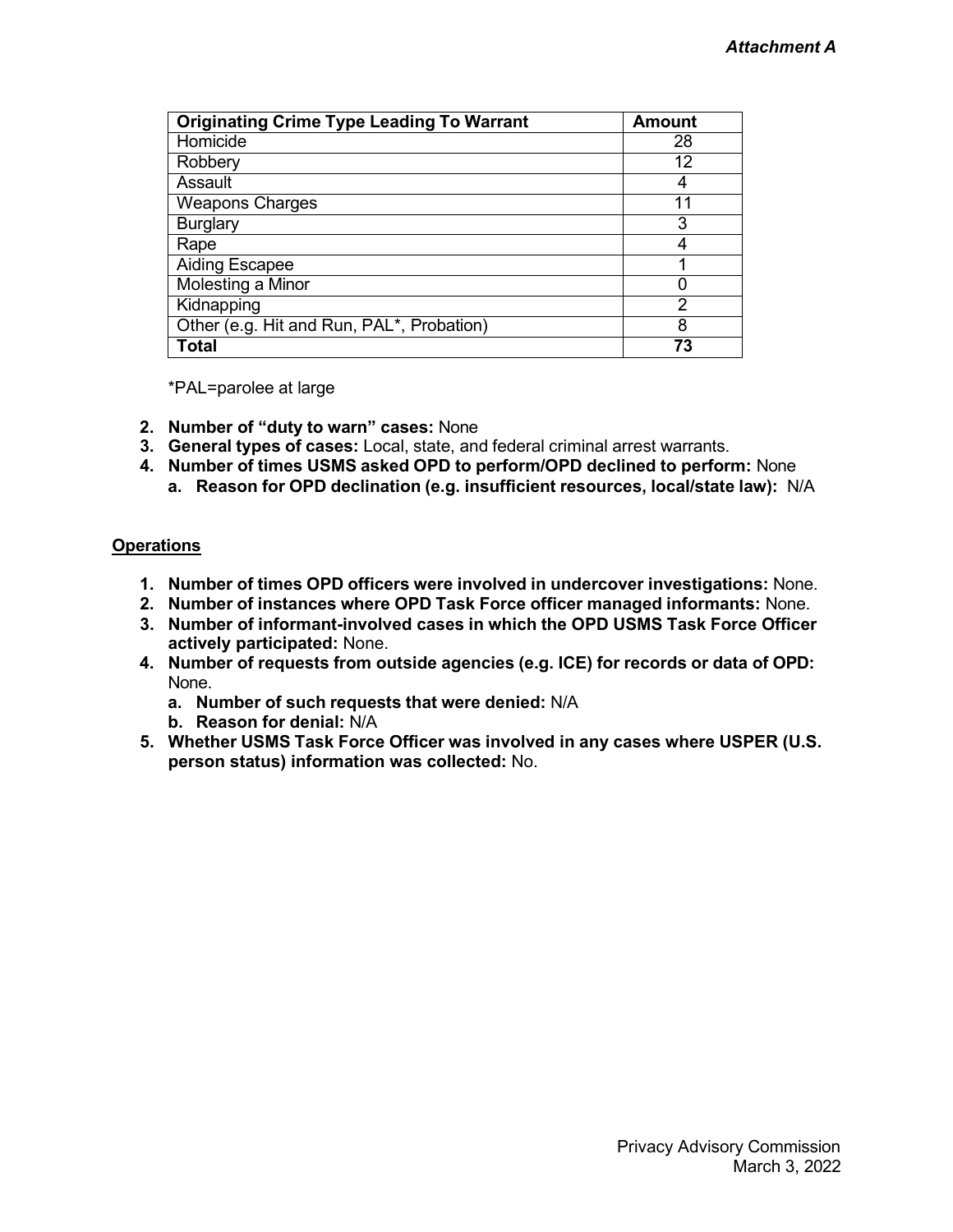#### **Training and Compliance**

- **1. Description of training given to USMS Task Force Officer by OPD to ensure compliance with Oakland and California law:** The OPD officer assigned to the USMS Fugitive Task Force follows all OPD policies and procedures, and has received several police trainings, including, but not limited to continued professional training, procedural justice training, and annual firearms training.
- **2. Date of last training update:** June 2021 Continuous Professional Training.
- **3. Frequency with which USMS Task Force Officer briefs OPD supervisor on cases:** Weekly.

#### **Actual and Potential Violations of Local/State Law**

- **1. Number of actual violations:** here were zero reportable potential or actual violations of law or policy during the reporting period OPD will provide information on violations that are subject to release under California's Public Records Act (the "PRA"), Government Code section 6254. Release of any of violations not covered by the PRA, however, would violate California law (832.7), as there is only one officer assigned to this task force.
- **2.1. Number of potential violations:** Same answer as above.
- **3.2. Actions taken to address actual or potential violations:** The Task Force Officer follows OPD policies. USMS Task Force Supervisor meets with OPD VCOC supervisor and commander weekly. OPD leadership consults with the Office of the City Attorney to ensure that all policies conform with State and Federal laws. Going forward OPD will consult with City Attorney on a biannual basis.<br>**4.3.** Recommendations by OPD to address prever
- **4.3. Recommendations by OPD to address prevention of future violations:** OPD will continue to consult with the Office of the City Attorney to ensure that personnel continue to follow federal, state, and local laws and policies. OPD will also consult with the Privacy Advisory Commission about any proposed changes.

#### **Suspicious Activity Reports (SARs) and Northern California Regional Intelligence Center (NCRIC)**

- **1. Whether OPD Task Force Officer submits SARs to NCRIC:** No.
- **2. Whether OPD officer receives SAR information:** No.

- **1. Reports to whom at USMS?** U.S. Marshal Assistant Chief Inspector Gerry Gutierrez.
- **2. Reports to whom at OPD?** Sergeant Steve Valle and Lieutenant Robert Rosin.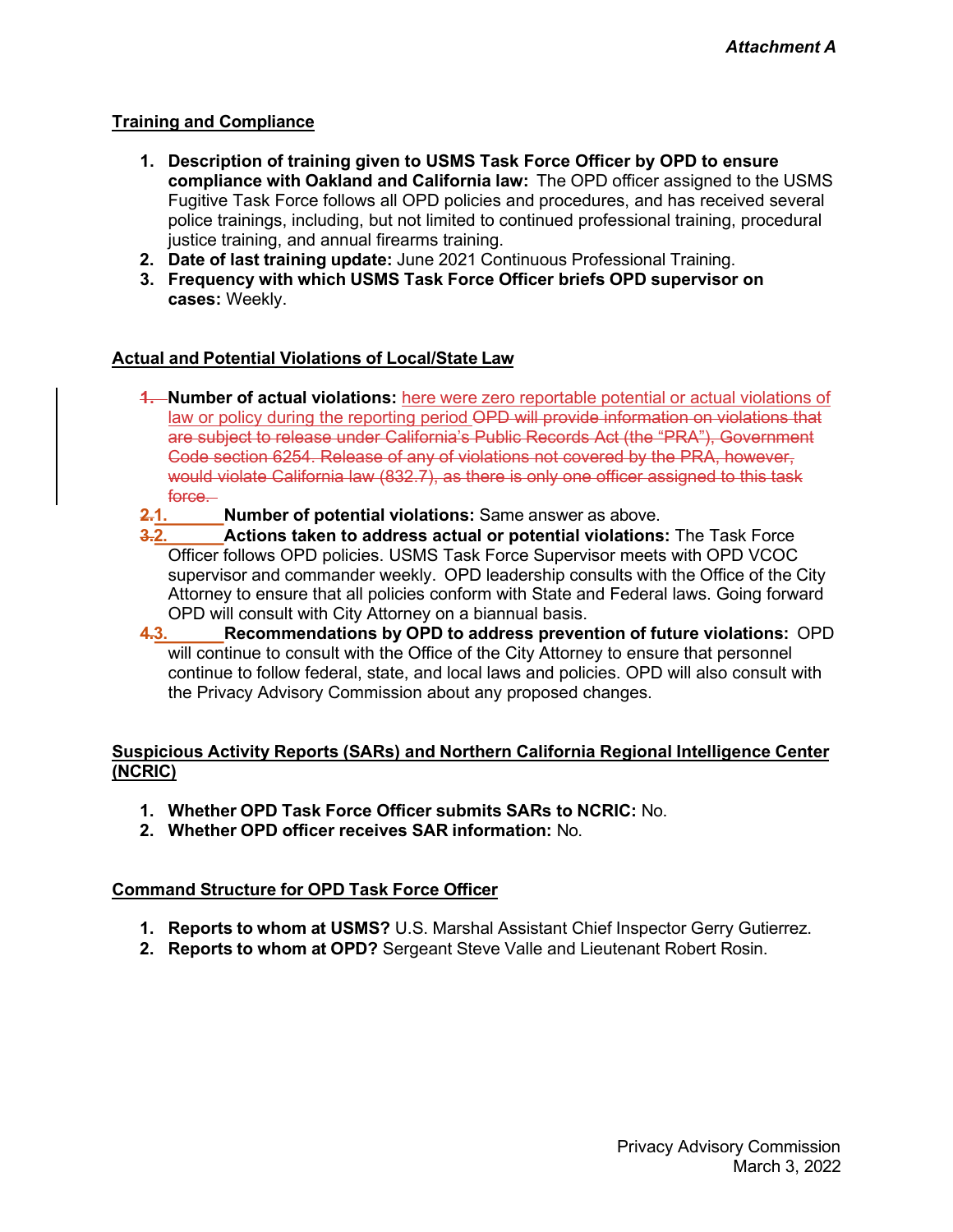*Attachment A*



# **OAKLAND POLICE DEPARTMENT Federal Bureau of Investigations (FBI) Violent Crimes / Safe Streets Taskforce 2021 Annual Report**

# **OPD FBI Violent Crimes Taskforce**

The OPD FBI Violent Crimes Taskforce which falls under The FBI's Safe Streets initiative, is a collaborative effort to address violence crimes within our community. The task force pursues violent gangs through sustained, proactive, coordinated and intelligence led investigations to obtain prosecutions that will further public safety while reducing harm and law enforcement's footprint.

# **Staffing**

- **1. Number of full and part time OPD officers assigned to FBI Task Force:** Two fulltime officers.
- **2. Number of hours worked as FBI Task Force Officer**: Regular 40 hours per week. However, the current task force officer is often assigned to other OPD operations based on OPD needs and priorities and whether or not there are active investigations.
- **3. Funding source for FBI Task Force Officer salary**: OPD Budget.

#### **Other Resources Provided**

- 1. **Communication equipment:** None.
- **2. Surveillance equipment:** None.
- **3. Clerical/administrative staff hours:** None.
- 4. **Funding sources for all the above:** OPD Budget.

#### **Cases**

- **1. Number of cases FBI Task Force Officer was assigned to:** Eleven a breakdown of these cases provided below:
	- a. Two of the cases are ongoing homicide and felony assault cases involving criminal street gangs in the City of Oakland, as well as other Bay Area cities.
	- b. There are nine additional ongoing homicide cases in which the FBI Evidence Response Team (ERT) has processed evidence in all of the cases. The cases are all still ongoing; therefore, more detailed information cannot be released currently.
- **2. Number of "duty to warn" cases:** N/A
- **3. General types of cases:** Homicides and Felony Assault cases involving suspects identified in violent gangs / groups.
- **4. Number of times the FBI asked OPD to perform/OPD declined to perform:** None.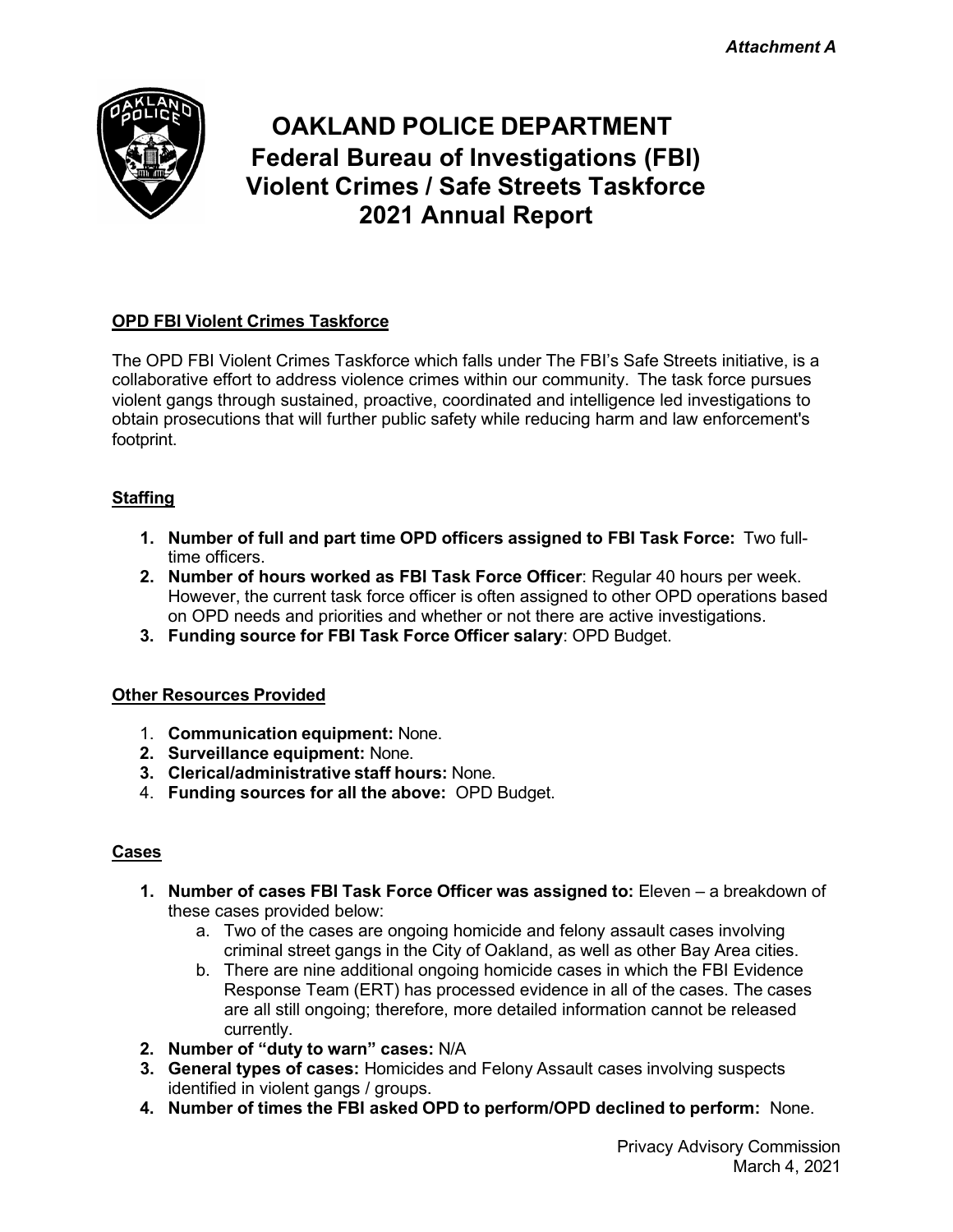**a. Reason for OPD declination (e.g. insufficient resources, local/state law):** N/A

#### **Operations**

- **1. Number of times OPD officers were involved in undercover investigations:** Five
- **2. Number of instances where OPD Task Force officer managed informants:** None.
- **3. Number of informant-involved cases in which the OPD FBI Task Force Officer actively participated:** All cases except adopted cases.
- **4. Number of requests from outside agencies (e.g. ICE) for records or data of OPD:** None.
	- **a. Number of such requests that were denied:** N/A
	- **b. Reason for denial:** N/A
- **5. Whether FBI Task Force Officer was involved in any cases where USPER (U.S. person status) information was collected:** No.

#### **Training and Compliance**

- **1. Description of training given to FBI Task Force Officer by OPD to ensure compliance with Oakland and California law:** The OPD officer assigned to the FBI Task Force follows all OPD policies and has received several trainings, including but not limited to: continual professional training, Procedural Justice Training and annual firearms training. The officer has also reviewed all provisions of the FBI Task Force MOU.
- **2. Date of last training update:** June 2021
- **3. Frequency with which FBI Task Force Officer briefs OPD supervisor on cases:** Weekly

#### **Actual and Potential Violations of Local/State Law**

- **1. Number of actual violations: :** there were zero reportable potential or actual violations of law or policy during the reporting period Release of any of this information would violate California law (832.7), as there are two OPD officers currently assigned to this task force.
- **2. Number of potential violations:** Same answer as above.
- **3. Actions taken to address actual or potential violations:** The officer follows OPD policies. OPD leadership consults with the Office of the City Attorney to ensure that all policies conform to State and Federal laws.
- **4. Recommendations by OPD to address prevention of future violations:** OPD will continue to consult with the Office of the City Attorney to ensure that personnel continue to follow federal, state, and local laws and policies. Going forward, they will consult on a biannual basis. OPD will also consult with the Privacy Advisory Commission about any proposed changes.

#### **Suspicious Activity Reports (SARs) and Northern California Regional Intelligence Center (NCRIC)**

**1. Whether OPD Task Force Officer submits SARs to NCRIC:** No.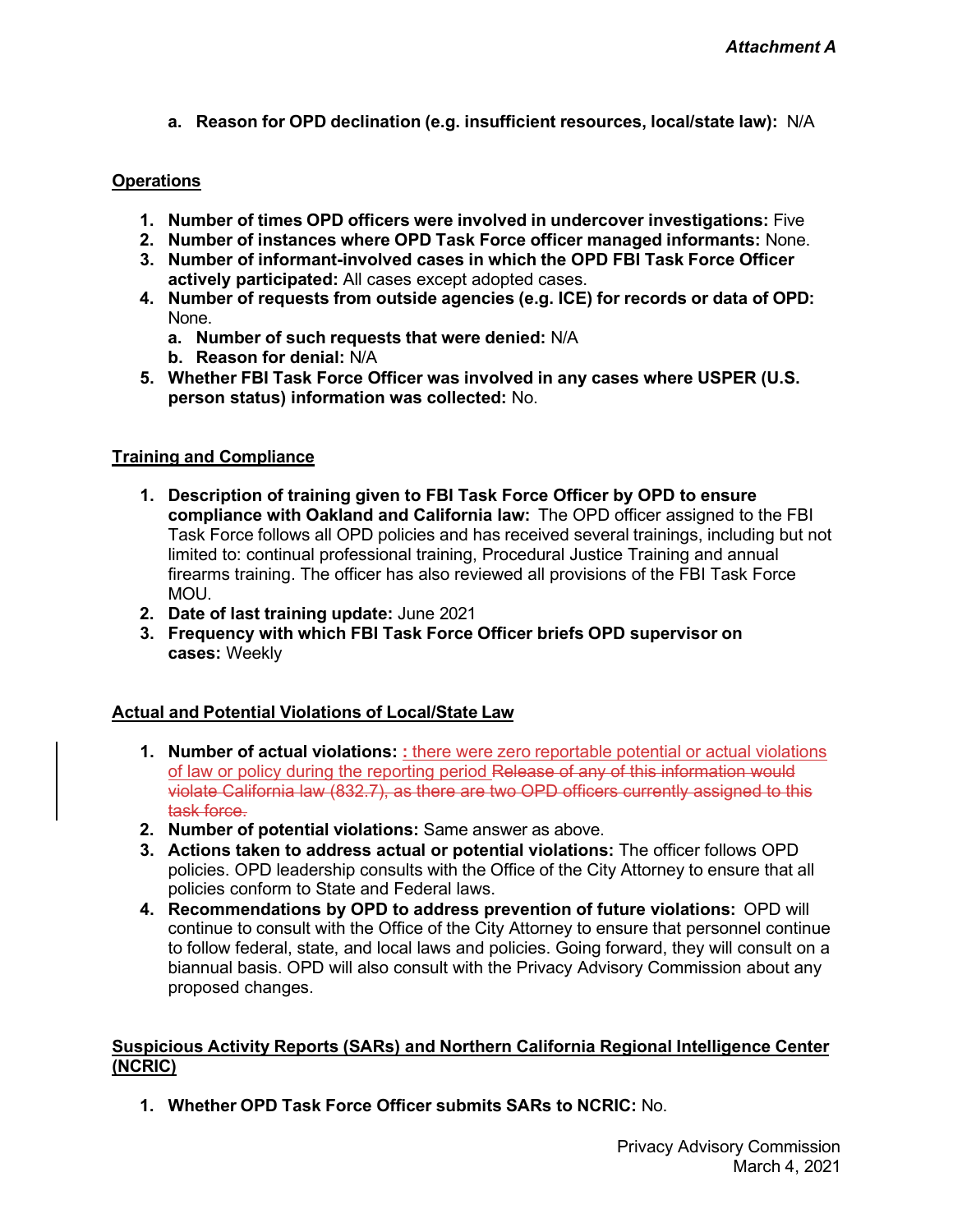**2. Whether OPD officer receives SAR information:** No.

- **1. Reports to whom at FBI?** Supervisory Agent in Charge (ASAC) Darin Heideman
- **2. Reports to whom at OPD?** Lieutenant Frederick Shavies II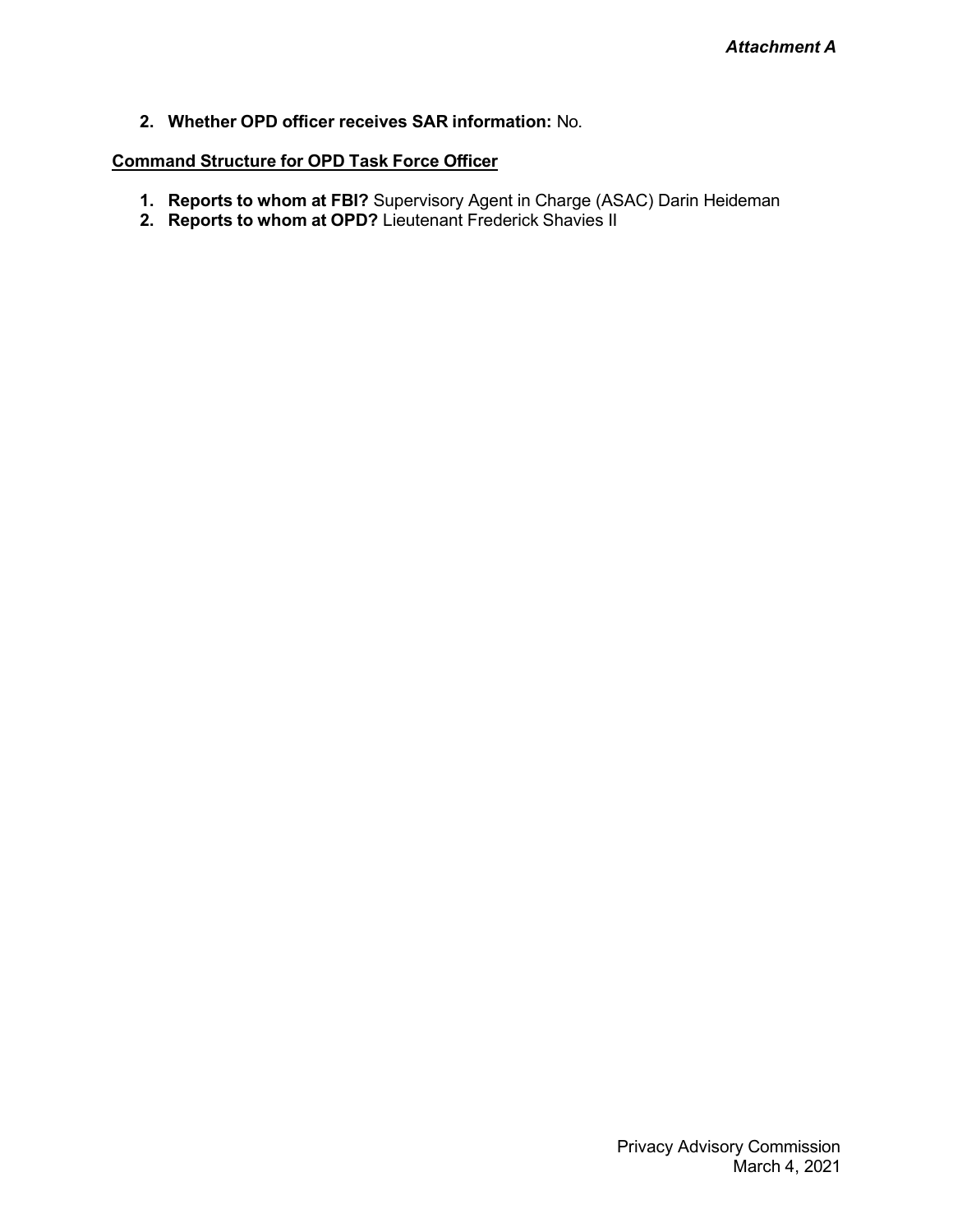

# **OAKLAND POLICE DEPARTMENT FBI Child Exploitation Taskforce 2021 Annual Report**

## **OPD FBI Child Exploitation Taskforce Mission:**

The mission of the Child Exploitation and Human Trafficking Task Force (CEHTTF) is to provide a rapid, proactive, and intelligence-driven investigative response to the sexual victimization of children, other crimes against children, and human trafficking within the FBI's jurisdiction; to identify and rescue victims of child exploitation and human trafficking; to reduce the vulnerability of children and adults to sexual exploitation and abuse; to reduce the negative impact of domestic and international parental rights disputes; and to strengthen the capabilities of the FBI and federal, state, local, and international law enforcement through training, intelligencesharing, technical support, and investigative assistance.

The taskforce follows the following goals and priorities:

- 1. To rescue victims of sex trafficking that are being exploited on both city streets and through internet crimes.
- 2. To arrest those individuals who are in violation of prostituted related offenses including 647(a), 647(b), 653.22, and 653.23 P.C, 266 PC, 236.1 PC.
- 3. To gather intelligence and possibly initiate/pursue investigations on cases involving Human Trafficking or other criminal acts.
- 4. To assist OPD/FBI investigators on any open/active criminal case. Utilize Federal, state and local resources to locate victims of Human Trafficking and Child Exploitation and look for opportunities to prosecute the subjects Federally.

The defined priority threats that are aligned with the mission of the CEHTTFs are:

- 1. Child Abductions (Non-Ransom and Ransom)
- 2. Production/Manufacturing of Child Pornography
- 3. Sextortion
- 4. Electronic Groups/Organizations/Enterprises for Profit
- 5. Travelers/Enticement
- 6. Traders/Distributors of Child Pornography
- 7. Interstate Transportation of a Minor with Intent that Minor Engage in Any Illegal Sexual **Activity**
- 8. Human Trafficking
- 9. Child Sex Trafficking
- 10. Adult Sex Trafficking
- 11. Forced Labor
- 12. Domestic Servitude
- 13. International Parental Kidnapping
- 14. Possessors of Child Pornography
- 15. Child Sex Tourism
- 16. Unlawful Flight to Avoid Prosecution Parental Kidnapping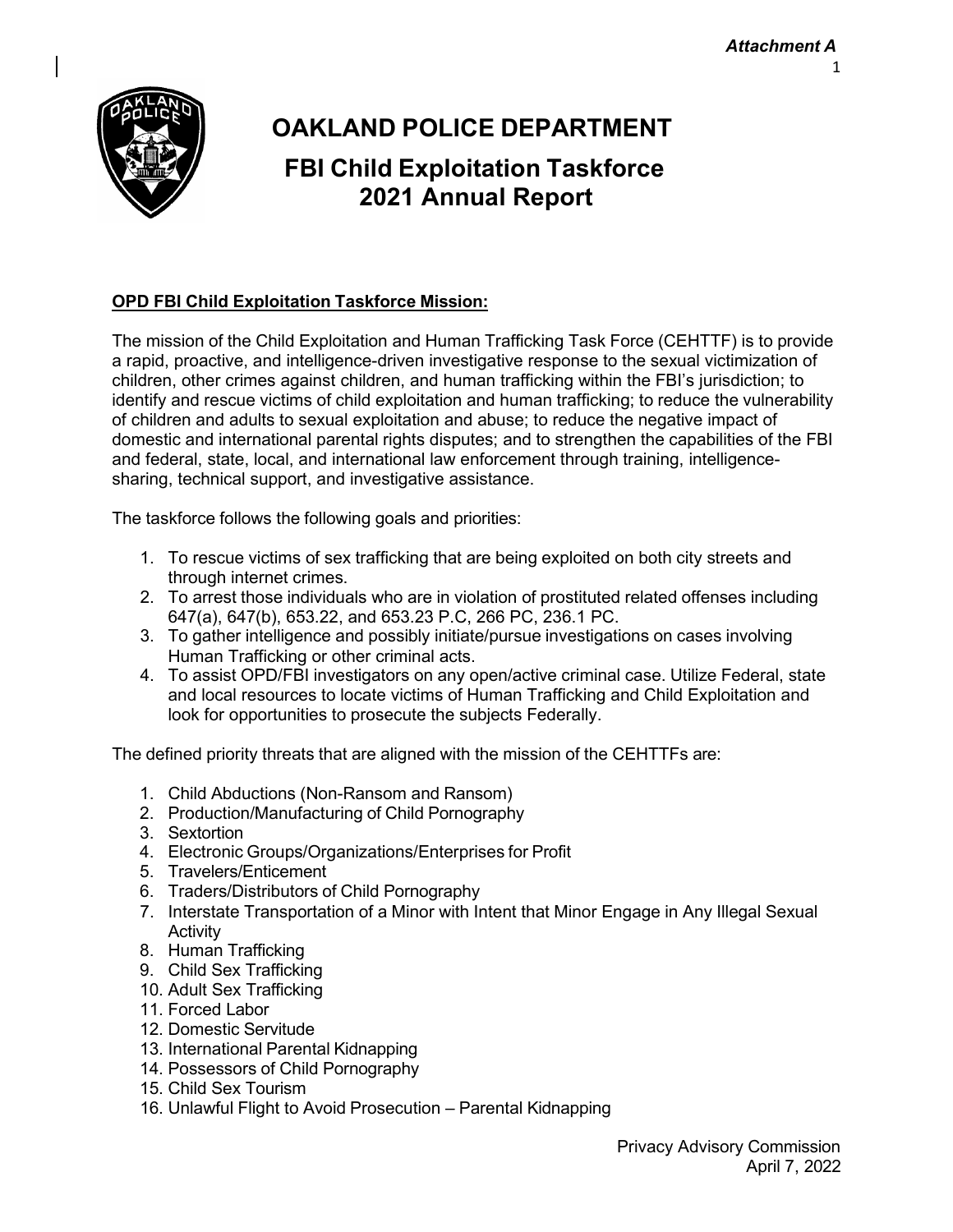17. All other Crimes Against Children and Human Trafficking matters within the FBI's iurisdiction

#### **Staffing**

- **1. Number of full and part time Oakland Police Department (OPD officers assigned to FBI Task Force:** All Part-Time: (1 Lieutenant, 1 Sergeant and 4 Officers work Part-time Overtime Juvenile Rescue and Internet Crimes Against Children Operations)
- **2. Number of hours worked as FBI Task Force Officer**: Each part-time TFO works on average 8 hours a week
- **3. Funding source for FBI Task Force Officer salary**: FBI

#### **Other Resources Provided**

- 1. **Communication equipment:** OPD handheld radio, cellular phone
- 2. **Surveillance equipment**: Cellebrite machine\*, GoPro camera
- **3. Clerical/administrative staff hours:** None
- **4. Clerical/administrative equipment:** laptop computers, hard drives, vehicle usage
- **5. Funding sources for all the above:** OPD Budget funds all OPD personnel standard salary and benefits; the FBI in 2021 reimbursed OPD for overtime expenses worked by the federally-deputized OPD members.

\* Cellebrite is used in some investigations where there is probable cause for a search warrant, unless the person in possession of a phone (for use of Cellebrite technology) provides verbal consent to search a phone.

#### **Cases**

- 1. **Number of cases FBI Task Force Officer was assigned to:** 12 separate cases; the taskforce conducted over 51 operations in the city of Oakland related to these cases. The results were the following:
	- a. One hundred and twenty-nine (129) female adults were arrested for solicitation of prostitution (647(a) and (b) PC, 653.22 PC). They were all offered resources by a combination of several non-profit sexual assault advocate agencies.
	- b. One hundred and eleven (111) male adults were arrested for solicitation of prostitution (647(a) and (b) PC, 653.22 PC). The Special Victim Section followed up with "Dear John" letters to applicable residences.
	- c. Twenty-two (22) female juveniles were rescued from Human trafficking. They were all provided resources by a combination of several non-profit sexual assault advocate agencies.
	- d. Fourteen (14) sex traffickers were arrested and charged with human trafficking (236.1, 266 PC) as a direct result of operations.
	- e. The OPD/FBI VICE/Child Exploitation Unit Task Force vetted hundreds of child pornography cyber tips in 2021. This resulted in over 100 search warrants. Five (5) subjects were arrested and prosecuted for Child Pornography (311.11 PC).
	- f. The OPD/FBI VICE/Child Exploitation Unit Task Force has provided unmarked vehicles for the use of human trafficking investigations and operations.
	- g. In December 2021, The OPD/FBI VICE/Child Exploitation Unit Task Force received a cyber tip regarding an active sexual assault that was documented in child pornography. The OPD/FBI VICE/Child Exploitation Unit Task Force quickly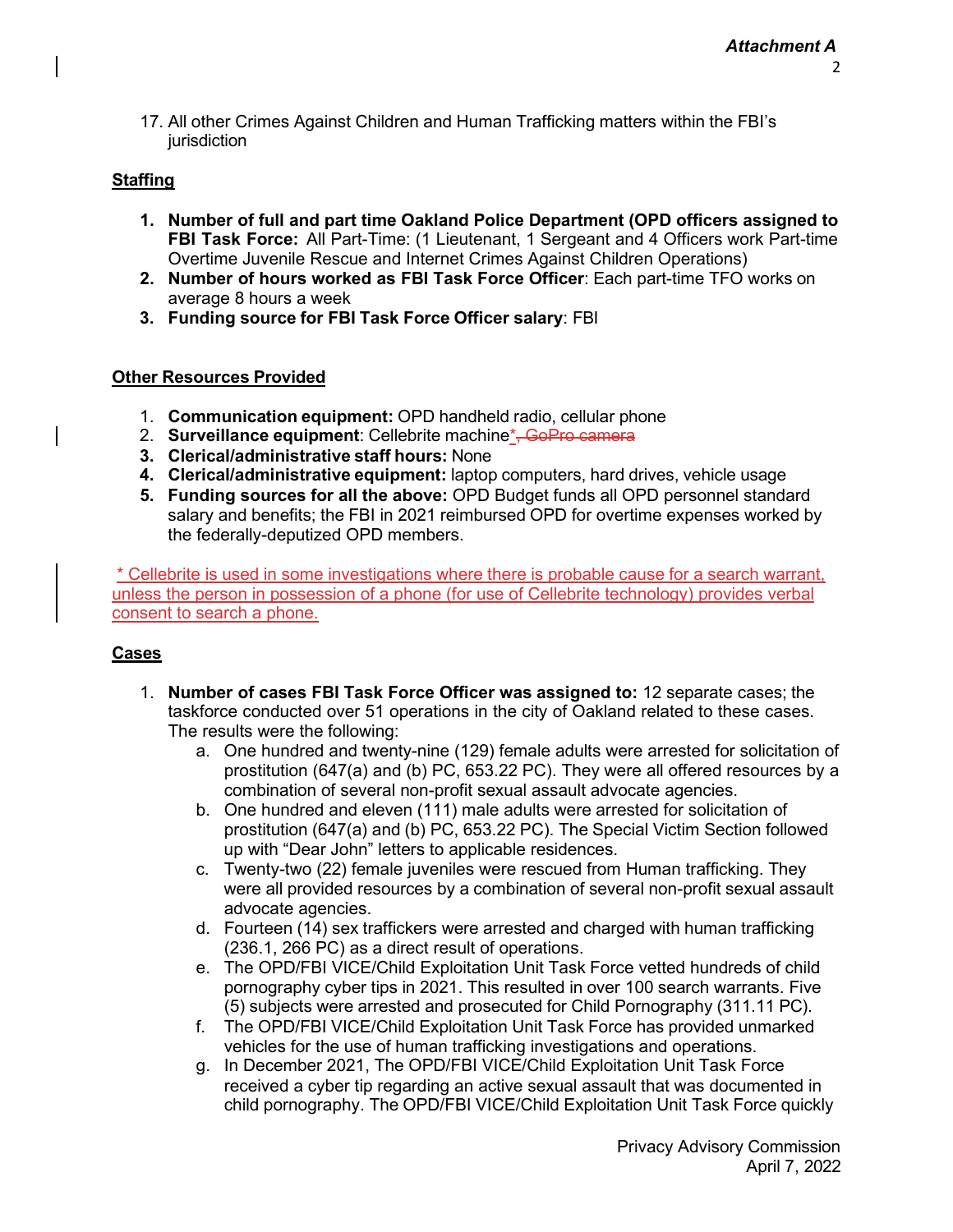executed a search warrant service which resulted in the following: the scene was located; child pornography was recovered, and the suspect was arrested and prosecuted. Federal case social workers were also on scene to provide resources to the victim and family members. (Oakland PD RD#21-056098).

- a. In April 2020, the OPD/FBI VICE/Child Exploitation Unit Task Force conducted an operation on a "call-out" establishment. Several hours of surveillance were conducted and search warrants were executed.
- **2. Number of "duty to warn" cases:** None
- **3. General types of cases:** Human Trafficking and Internet Crimes
- **4. Number of times the FBI asked OPD to perform/OPD declined to perform:** None
	- **a. Reason for OPD declination (e.g. insufficient resources, local/state law):** N/A

# **Operations**

- **1. Number of times OPD officers were involved in undercover investigations:** 51 Operations that included undercover officers
- **2. Number of instances where OPD Task Force officer managed informants:** None
- **3. Number of informant-involved cases in which the OPD FBI Task Force Officer actively participated:** None
- **4. Number of requests from outside agencies (e.g. ICE) for records or data of OPD:** None
	- **a. Number of such requests that were denied:** N/A
	- **b. Reason for denial:** N/A
- **5. Whether FBI Task Force Officer was involved in any cases where USPER (U.S. person status) information was collected:** No

# **Training and Compliance**

- **1. Description of training given to FBI Task Force Officer by OPD to ensure compliance with Oakland and California law:** The OPD officer assigned to the FBI Task Force follows all OPD policies and has received several police trainings, including but not limited to: Continual Professional Training (CPT), Procedural Justice Training and annual firearms training. OPD VICE/CEU Officers have attended collaborative FBI surveillance training and monthly Innocence Lost meetings. The officer has also reviewed all provisions of the FBI Task Force MOU.
- **2. Date of last training update:** FBI taskforce training in January, 2021
- **3. Frequency with which FBI Task Force Officer briefs OPD supervisor on cases:** Weekly

#### **Actual and Potential Violations of Local/State Law**

- **1. Number of actual violations:** there were zero reportable potential or actual violations of law or policy during the reporting period Release of any of this information would violate California law (832.7), as there is only one OPD officer assigned to this task force.
- **2. Number of potential violations:** Same answer as above.
- **3. Actions taken to address actual or potential violations:** The officer follows OPD policies. OPD leadership consults with the Office of the City Attorney to ensure that all policies conform to State and Federal laws.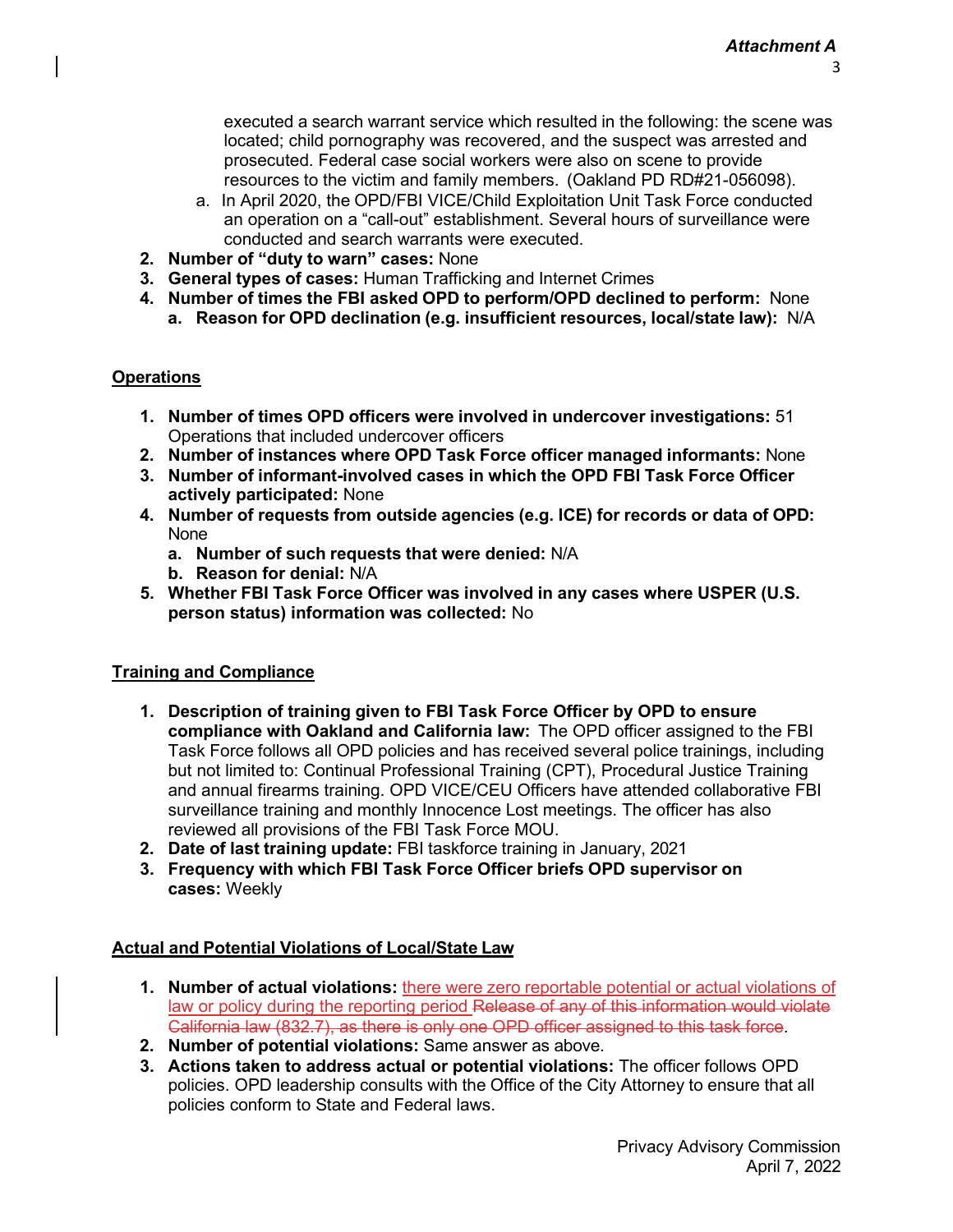**4. Recommendations by OPD to address prevention of future violations:** OPD will continue to consult with the Office of the City Attorney to ensure that personnel continue to follow federal, state, and local laws and policies. Going forward, they will consult on a biannual basis. OPD will also consult with the Privacy Advisory Commission about any proposed changes.

#### **Suspicious Activity Reports (SARs) and Northern California Regional Intelligence Center (NCRIC)**

- **1. Whether OPD Task Force Officer submits SARs to NCRIC:** No.
- **2. Whether OPD officer receives SAR information:** No.

- **1. Reports to whom at FBI?** Resident Agent in Charge (RAC) Martha Parker
- **2. Reports to whom at OPD?** Task Officer reports to Sergeant of the SVS/VICE unit, who is currently Sgt. Marcos Campos. Sergeant reports to the Lieutenant of Special Victims Section is Lt. Alan Yu.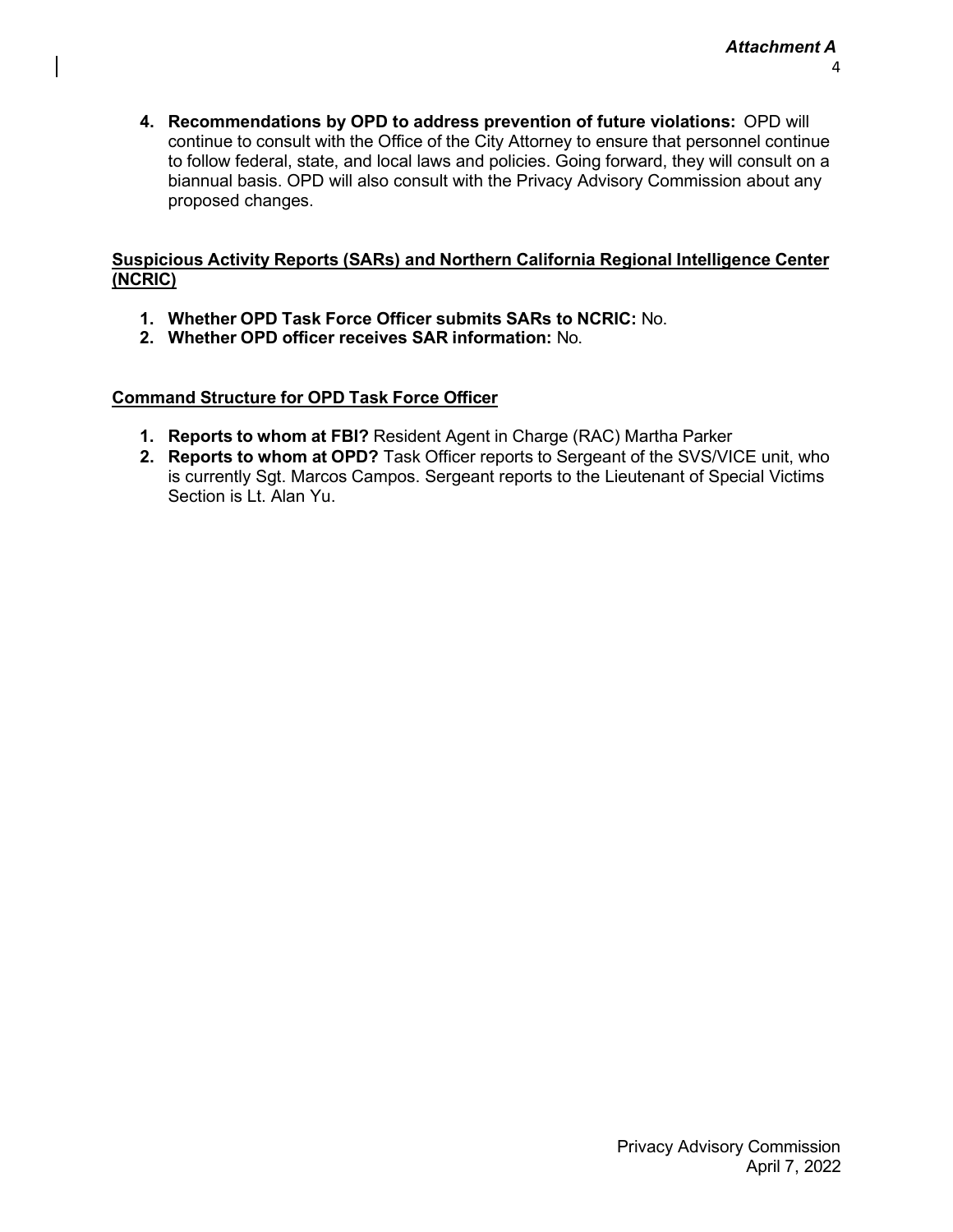

# **OAKLAND POLICE DEPARTMENT Secret Service 2021 Annual Report**

### **OPD United States Secret Service (USSS) Agreement**

OPD and the USSS formalized an agreement related to the USSS Bay Area Identify Theft Strike Force / Electronic Crimes Task Force ("Task Force"). The Memorandum of Understanding (MOU) was signed by both parties in 2009 and articulates rules for reimbursement of participating OPD officers when working on overtime on official Task Force investigations.

#### **Staffing**

- **1. Number of full and part time OPD officers assigned to USSS Task Force:** One part time officer, who also assists in Criminal Investigations Division (CID) general Crimes.
- **2. Number of hours worked as USSS Task Force Officer**: Currently the task force officer spends the majority of his time in the General Crimes office and works with the USSS to assist with active investigations as needed. The assigned officer also uses the USSS task force to assist with digital forensic searches including computers and cell phones.
- **3. Funding source for USSS Task Force Officer salary**: OPD Budget funded by OPD General Purpose Fund.

#### **Other Resources Provided**

- 1. **Communication equipment:** OPD handheld radio, cellular phone.
- **2. Surveillance equipment:** Bluetooth skimming detection device. None.
- **3. Clerical/administrative staff hours:** None.
- 4. **Funding sources for all the above:** OPD Budget.

#### **Cases**

**1. Number of cases USSS Task Force Officer was assigned to:** This past year the USSS assisted OPD with approximately ten cell phone searches for felony assault. They also assisted OPD with digital forensics related to ATM skimmers and video related to ATM skimmers. The USSS has provided OPD with equipment and training to recognize, detect and locate Bluetooth skimming devices. The USSS also provided OPD with equipment and training to complete cell phone searches.

Staff assigned to the taskforce have not as of 2021 used surveillance devices to detect Bluetooth skimmers.

- **2. General types of cases:** Fraud and identity theft investigations
- **3. Number of times the USSS asked OPD to perform/OPD declined to perform:** None.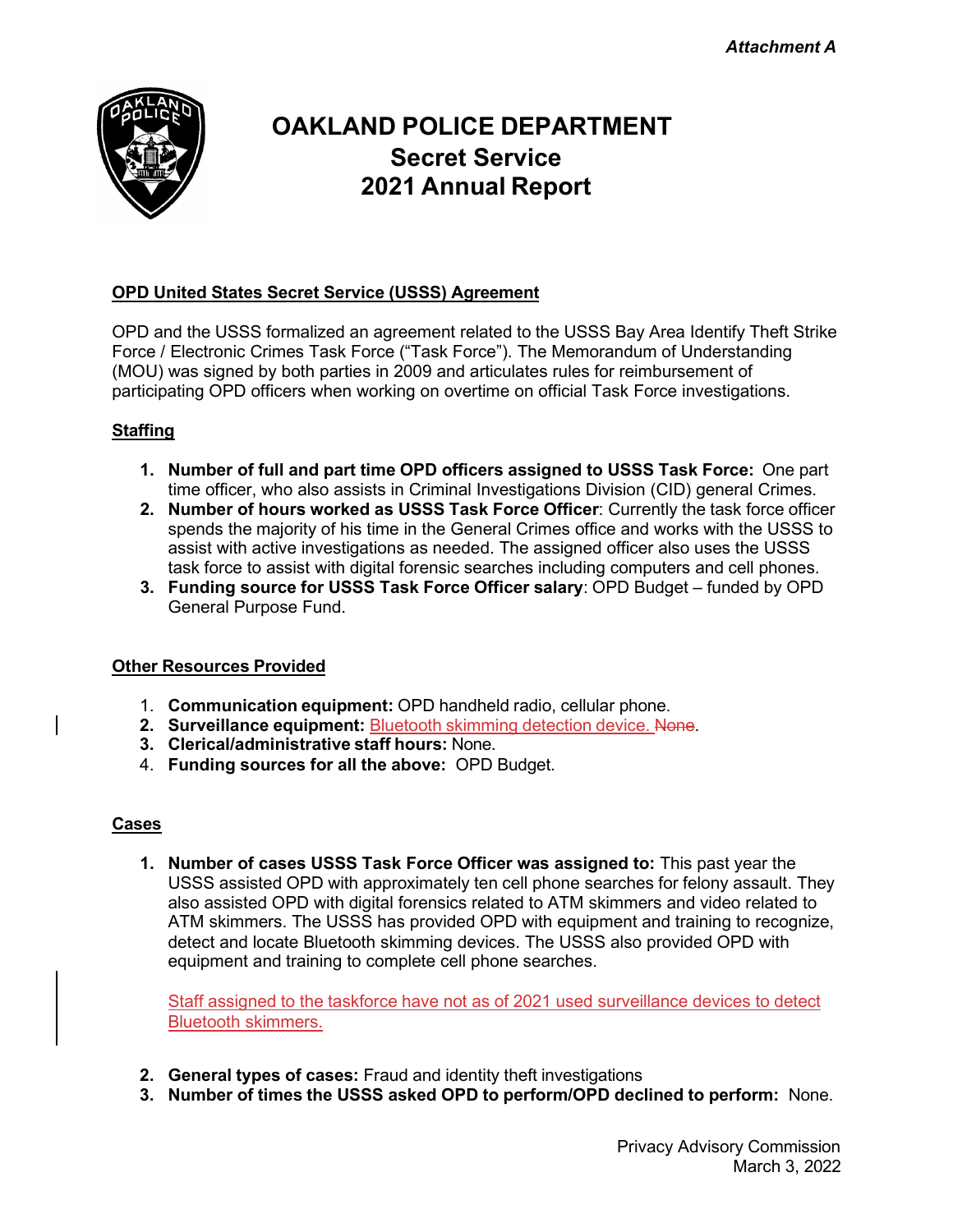**a. Reason for OPD declination (e.g. insufficient resources, local/state law):** N/A

#### **Operations**

- **1. Number of times OPD officers were involved in undercover investigations:** None
- **2. Number of instances where OPD Task Force officer managed informants:** None.
- **3. Number of informant-involved cases in which the OPD USSS Task Force Officer actively participated:** None
- **4. Number of requests from outside agencies (e.g. ICE) for records or data of OPD:** None.
	- **a. Number of such requests that were denied:** N/A
	- **b. Reason for denial:** N/A
- **5. Whether USSS Task Force Officer was involved in any cases where USPER (U.S. person status) information was collected:** No.

#### **Training and Compliance**

- **1. Description of training given to USSS Task Force Officer by OPD to ensure compliance with Oakland and California law:** The OPD officer assigned to the USSS Task Force follows all OPD policies and has received several trainings, including but not limited to: continual professional training, Procedural Justice Training and annual firearms training. The officer has also reviewed all provisions of the USSS Task Force MOU.
- **2. Date of last training:** Sep 2021CPT. Additional USSS Bluetooth skimming device training May 2021
- **3. Frequency with which USSS Task Force Officer briefs OPD supervisor on cases:** Daily

#### **Actual and Potential Violations of Local/State Law**

- **1. Number of actual violations:** there were zero reportable potential or actual violations of law or policy during the reporting period**:** OPD will provide information on violations that are subject to release under California's Public Records Act (the "PRA"), Government Code section 6254. Release of any of violations not covered by the PRA, however, would violate California law (832.7), as there is only one officer assigned to this task force —
- **2.1. Number of potential violations:** Same answer as above.
- **3.2. Actions taken to address actual or potential violations:** The officer follows OPD policies. OPD leadership consults with the Office of the City Attorney to ensure that all policies conform to State and Federal laws.
- **4.3. Recommendations by OPD to address prevention of future violations:** OPD will continue to consult with the Office of the City Attorney to ensure that personnel continue to follow federal, state, and local laws and policies. Going forward, they will consult on a biannual basis. OPD will also consult with the Privacy Advisory Commission about any proposed changes.